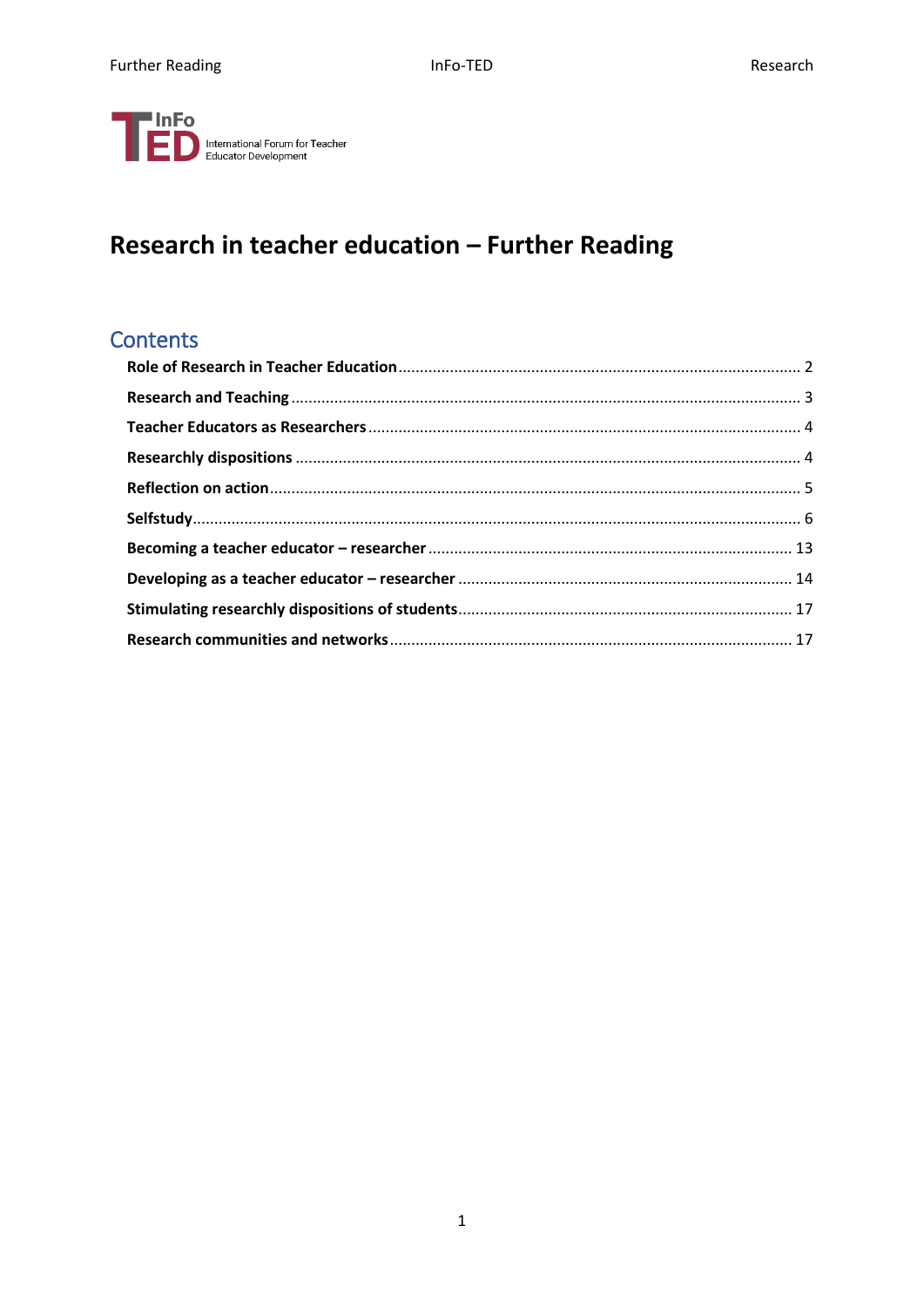## <span id="page-1-0"></span>**Role of Research in Teacher Education**

#### **Cochran-Smith, M. & Villegas, A.M. (2015). Framing Teacher Preparation Research: An Overview of the Field, Part I.** *Journal of Teacher Education 66***(1), 7-20.** <http://dx.doi.org/10.1177/0022487114549072>

This is the first of a two-part article that aims to chart the contemporary landscape of research on teacher preparation and certification. It is based on a review of more than 1,500 studies published between 2000 and 2012. Part 1 provides information about how the review was conducted and describes the theoretical/analytic framework the authors developed to guide the review. The framework combines ideas from the sociology of knowledge and research as social practice. This framework situates the research on teacher education within salient economic, intellectual, and demographic developments of the past half century and also examines the practices of researchers who are differently positioned from one another, have divergent purposes and audiences, and who work both inside and outside teacher education. Part 1 also analyzes the first of three major research programs—research on teacher preparation accountability, effectiveness, and policies, identifying strengths and weaknesses in this body of studies.

*Keywords teacher education preparation, teacher education research methodology, certification/licensure*

**Cochran-Smith, M., Villegas, A. M., Abrams, L. W., Chavez-Moreno, L. C., Mills, T., & Stern, R. (2016). Research on teacher preparation: Charting the landscape of a sprawling field. In D. Gitomer & C. Bell (Eds.),** *Handbook of research on teaching (5th ed.),* **pp. 439-547. Washington, DC: American Educational Research Association.** 

<http://www.aera.net/Publications/Books/Handbook-of-Research-on-Teaching-FifthEdition>

The chapter is a large-scale review of research conducted in and about teacher education. It recognizes three major research areas: (1) Evaluative studies of teacher education programs, comparisons between "traditional" and "alternative" routes into teaching, assessment of beginning teachers' knowledge and skills, and the impact of policies concerning accountability and certification on teacher education programs and graduates' qualities. The authors conclude that future evaluative studies need to focus upon specific program characteristics rather than global measurements, and demonstrate links between these features and students' learning. (2) Research on diverse pedagogical aspects of teacher education: disciplinary, pedagogical and technological knowledge and skills, teacher education curricula, field experience, the relations between teacher education institutes and schools, and teacher educators' work and professional development. The authors assert the need for more research on technology in education (3) Addressing diversity and social justice issues in teacher education. It seems that too little is known about these issues. Furthermore, most of the existing literature deals with ways to ameliorate the consequences of the current situation rather than the political, sociological and economic factors responsible for these inequalities.

#### **Smith, K. (2015). The role of research in teacher education.** *Research in Teacher Education, 5***(2), 43- 46.**

## [https://www.uel.ac.uk/schools/cass/research/research-in-teacher-education/volume-5-](https://www.uel.ac.uk/schools/cass/research/research-in-teacher-education/volume-5-%20no-2-november-2015) no-2 [november-2015](https://www.uel.ac.uk/schools/cass/research/research-in-teacher-education/volume-5-%20no-2-november-2015)

The current paper will briefly elaborate on the concept 'research-based' teacher education and discuss what type of research teacher education and teacher educators can chiefly benefit from. I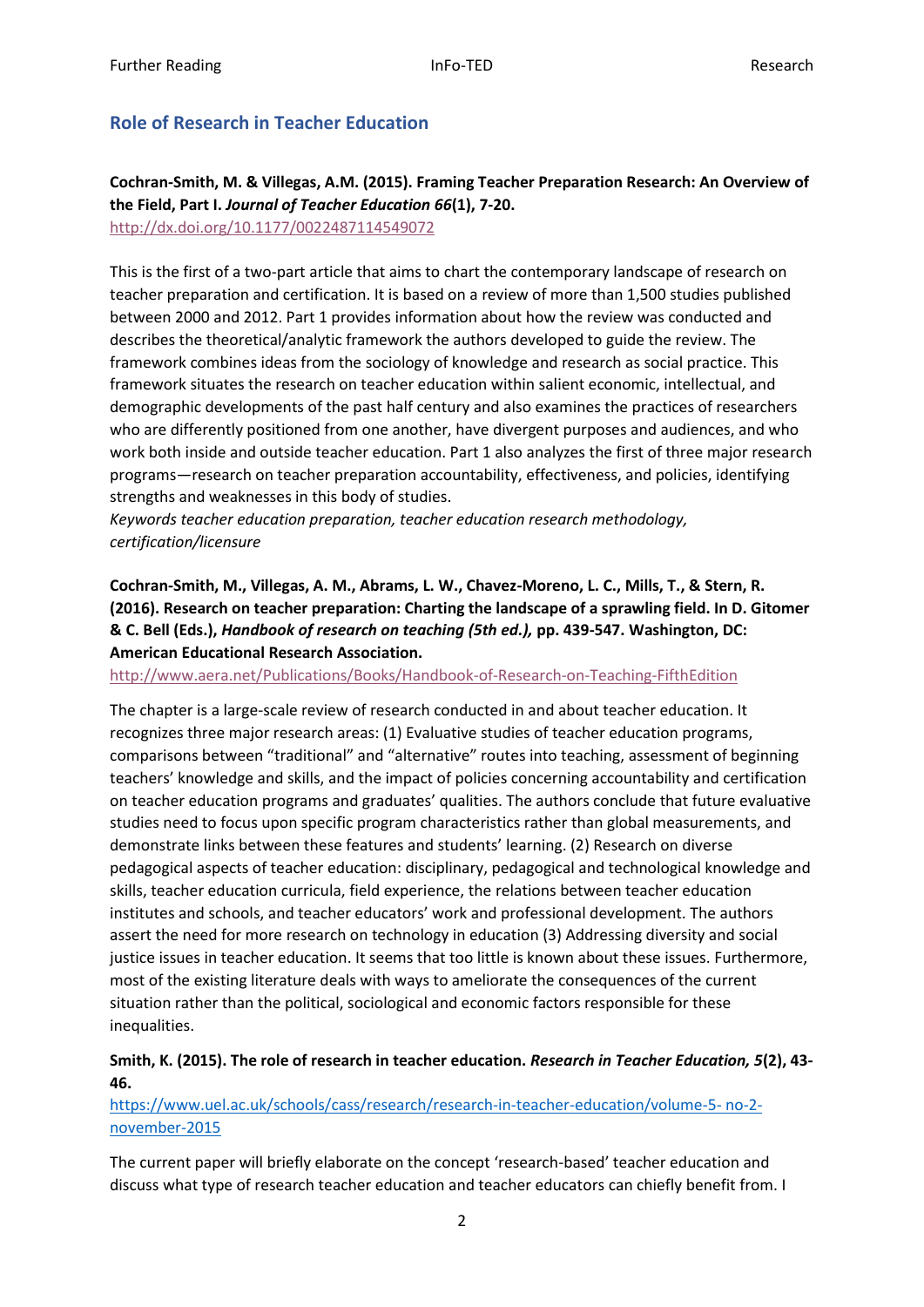argue that developing teacher educators' research competence is a neglected challenge and so is the need for protected time for teacher educators to engage in research.

**Berg, N. van den, Geerdink, G., Geldens, J., Hennissen, P., Hoogland, J., van Katwijk, L., Snoek, M., & Timmermans, M. (2017).** *Praktijkgericht onderzoek dat bijdraagt aan innovatie van opleiding en praktijk***. Amsterdam: Netwerk Lectoren Lerarenopleidingen.**

[http://www.lerarenopleider.nl/velon/wp](http://www.lerarenopleider.nl/velon/wp-content/uploads/2017/06/NotitieKennisbenutting_enkelzijdig.pdf)[content/uploads/2017/06/NotitieKennisbenutting\\_enkelzijdig.pdf](http://www.lerarenopleider.nl/velon/wp-content/uploads/2017/06/NotitieKennisbenutting_enkelzijdig.pdf)

Met deze notitie wil het Netwerk Lectoren Lerarenopleidingen bijdragen aan de discussie over de focus en vormgeving van onderzoek binnen en vanuit de lerarenopleidingen, naar aanleiding van de strategische agenda van de Vereniging Hogescholen rond de lerarenopleidingen. De auteurs hopen met deze notitie opleiders, onderzoekers, leidinggevenden, bestuurders en beleidsmakers te prikkelen en te inspireren om werk te maken van onderzoek met impact voor opleiders, scholen, leraren, en uiteindelijk voor leerlingen. Als lectoren die intensief betrokken zijn bij de lerarenopleidingen en bij het praktijkgerichte onderzoek dat daarbinnen plaatsvindt, hebben ze de ambitie om het praktijkgericht onderzoek sterker te laten bijdragen aan het ontwikkelen van die gevalideerde kennis. In deze notitie wordt beschreven hoe de kerntaak van lerarenopleidingen ten aanzien van praktijkgericht onderzoek opgevat kan worden. Dit wordt geïllustreerd dit met concrete voorbeelden en met ontwerpcriteria voor Centres of Expertise in de educatieve sector.

**Kools, Q., Wessum, L. van, Boei, F., Willemse, M., & Katwijk, L van (2017). Opvattingen van managers en lerarenopleiders over onderzoek op de lerarenopleiding Een onderzoek bij hbolerarenopleidingen in Nederland.** *Tijdschrift voor Lerarenopleiders, 38***(3), 17-28.** [http://www.lerarenopleider.nl/velon/ledensite/files/2017/09/38\\_3\\_02Kools\\_etal.pdf](http://www.lerarenopleider.nl/velon/ledensite/files/2017/09/38_3_02Kools_etal.pdf)

Voor veel HBO-lerarenopleiders is het doen en begeleiden van praktijkgericht onderzoek relatief nieuw. We hebben aan 269 lerarenopleiders en 25 managers gevraagd wat hun opvattingen zijn over het doen van onderzoek door lerarenopleiders en het begeleiden van studenten bij onderzoek. De opvattingen van opleiders en managers verschillen: de meeste managers vinden dat onderzoek hoort bij het beroep van lerarenopleider; de opleiders denken daar genucanceerder over. De meeste managers willen dat lerarenopleiders betrokken zijn bij praktijkonderzoek, terwijl lerarenopleiders aangeven dat deelname van lerarenopleiders aan praktijkonderzoek afgestemd moet zijn op hun vaardigheden en motivatie. We vonden daarbij significante verschillen tussen lerarenopleiders van de Pabo en van de lerarenopleidingen voortgezet onderwijs.

## <span id="page-2-0"></span>**Research and Teaching**

**Ben-Asher, S. (2019). Teaching and Research: Identity Representations Among Teacher-Education Faculty Members, Decades After an Institutional Change.** *The Journal of Experimental Education***,**  <http://dx.doi.org/10.1080/00220973.2018.1543642>

Recent emphasis on research productivity in teacher-education institutions has intensified the inherent tension in faculty members' roles as both educators and researchers. We adopt the framework of social representations theory to explore identity perceptions among teacher-educators whose organization required them to take on the identity of "researcher." The study relies on qualitative content analysis of data from eight focus groups (n¼100) comprising faculty members at an Israeli teachers' training college that transitioned into an academic research institution. We observe that, in the wake of the organizational change, participants abandoned the traditional hegemonic representation of the centrality of pedagogy and accepted new representations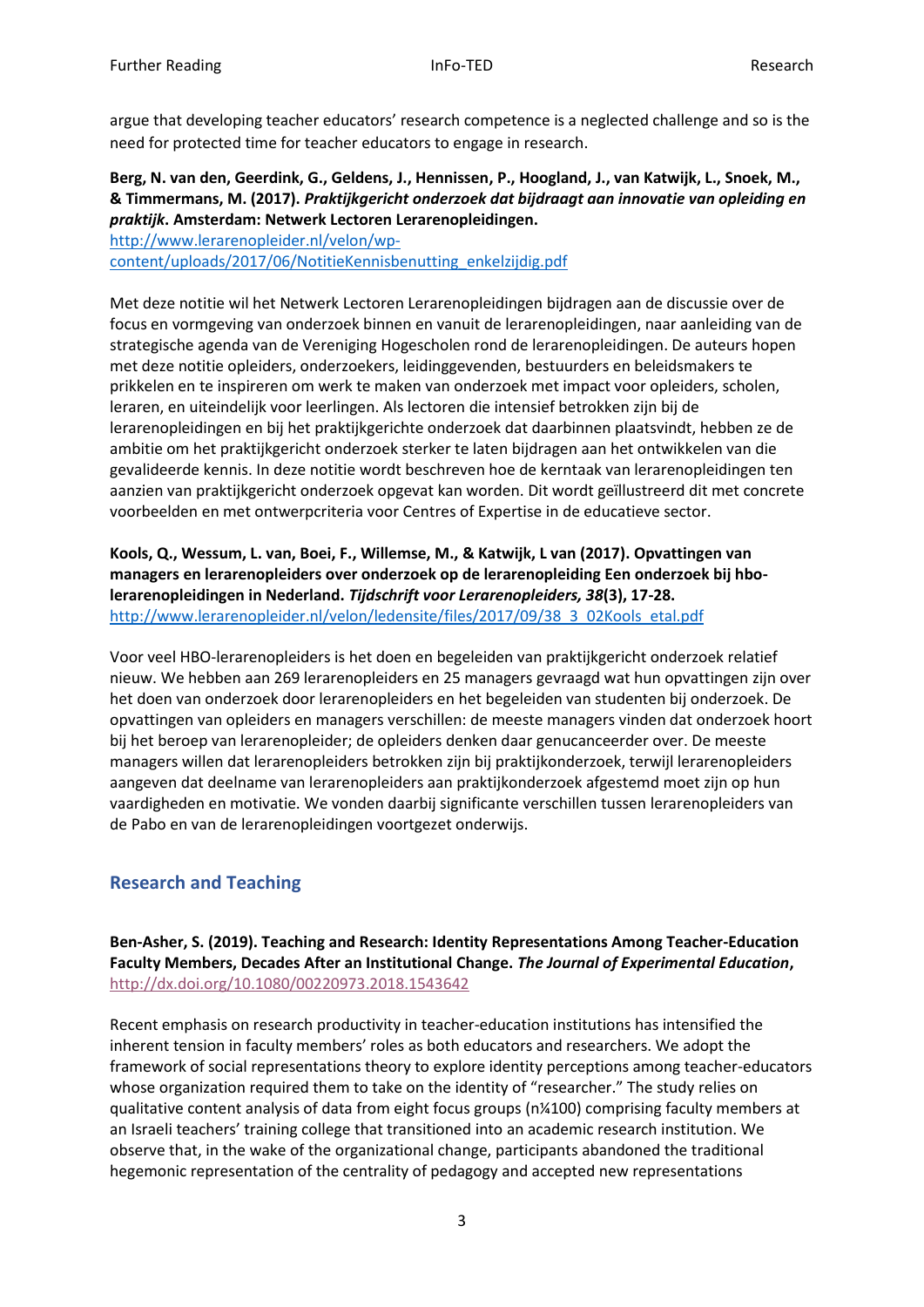combining teaching and research. Yet few participants identified with the new representation on a personal level, and pedagogy continued to constitute the essence of their work. *Keywords: Change; college teachers; conflictual and polyphasic social representations; hegemonic; organizational identity; role identity*

## <span id="page-3-0"></span>**Teacher Educators as Researchers**

## **Cochran-Smith, M. (2005). Teacher Educators as Researchers: Multiple Perspectives.** *Teaching and Teacher Education, 21***(2), 219–225.**

<http://dx.doi.org/10.1016/j.tate.2004.12.003>

This article suggests that part of the task of the teacher educator is functioning simultaneously as both researcher and practitioner. However, there are sharply diverging viewpoints about the worth of this kind of research. On the one hand, there is now more research about teacher education being conducted by teacher educators themselves than at any previous time. On the other hand, in certain contexts, this research is discounted because it is judged not rigorous or because it does not generalize across contexts. The article considers the deliberations about practitioner research by the AERA Panel on Research and Teacher Education as an illustration of how these competing viewpoints can play out.

## <span id="page-3-1"></span>**Researchly dispositions**

## **Borg, S., & Alshumaimeri, Y. (2012). University teacher educators' research engagement: Perspectives from Saudi Arabia.** *Teaching and Teacher Education, 28***(3), 347–356.**  <http://dx.doi.org/10.1016/j.tate.2011.10.011>

This paper examines university teacher educators' engagement with and in educational research. Survey results collected from eighty-two teacher educators at a leading university in Saudi Arabia pointed to modest levels of research activity and also suggested that these individuals held largely technical views of what research is. Their assessments of their institutional research culture also signalled a perceived gap between the research productivity expected of them and the support they received from their university. The implications of these findings for promoting research activity among university teacher educators, where this is considered desirable, are discussed.

#### **Cochran-Smith, M., & Lytle, S. (2009).** *Inquiry as stance: Practitioner research for the next generation.* **New York, NY: Teachers College Press.**

#### <https://www.tcpress.com/inquiry-as-stance-9780807749708>

In this long-awaited sequel to Inside/Outside: Teacher Research and Knowledge, two leaders in the field of practitioner research offer a radically different view of the relationship of knowledge and practice and of the role of practitioners in educational change. In their new book, the authors put forward the notion of inquiry as stance as a challenge to the current arrangements and outcomes of schools and other educational contexts. They call for practitioner researchers in local settings across the United States and around the world to ally their work with others as part of larger social and intellectual movements for social change and social justice.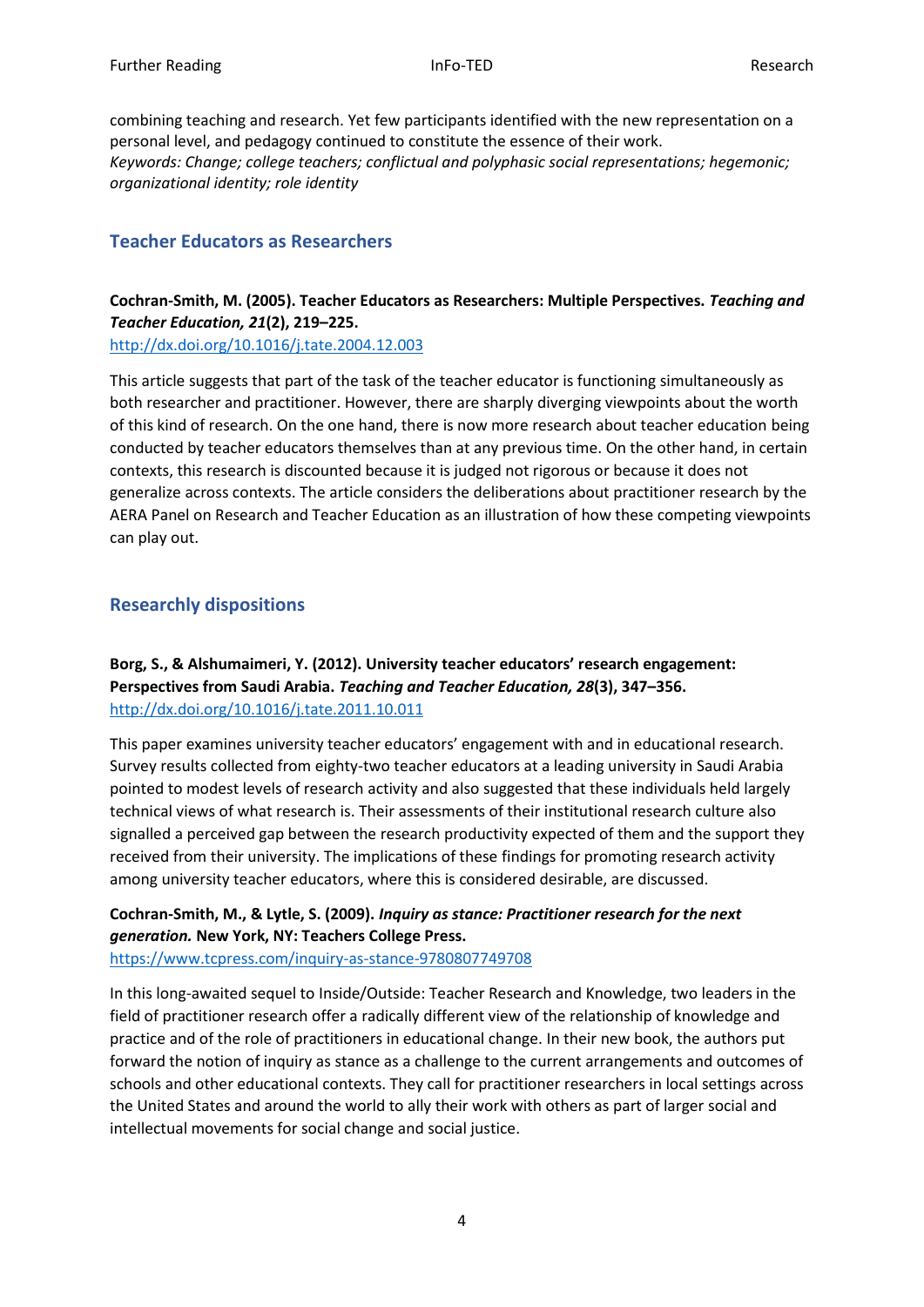## **Tack, H. & Vanderlinde, R. (2014). Teacher educators' professional development: Towards a typology of teacher educators' researcherly disposition.** *British Journal of Educational Studies, 62***(3), 297-315.**

<http://dx.doi.org/10.1080/00071005.2014.957639>

Since the beginning of the twenty-first century, the need for teacher educators' – or those who teach the teachers – professional development became increasingly recognised in both policy and research literature. In this respect, a growing body of publications highly stress the teacher educators' task of engaging in research and becoming a teacher educator-researcher. This article assumes that teacher educators' professional development can be conceptualised as the development of a 'researcherly disposition'. A researcherly disposition is defined as the tendency to engage in research, and involves an inclination towards research (affective aspect), an ability to engage in research (cognitive aspect) and a sensitivity for research opportunities (behavioural aspect). Twenty in-depth interviews with teacher educators were conducted and analysed in order to empirically explore the concept and assess differences in teacher educators' researcherly disposition. The findings indicate a typology with three types of teacher educators: 'the enquiring teacher educator' (Type 1), 'the well-read teacher educator' (Type 2) and 'the teacher educator-researcher' (Type 3). Based on the proposed definition of a teacher educator's researcherly disposition, each type's disposition towards research is presented. Finally, implications for further research and for future programmes that focus on teacher educators' professional development are discussed.

**Tack, H. & Vanderlinde, R. (2016a). Measuring teacher educators' researcherly disposition: Item development and scale construction.** *Vocations & Learning, 9***(1), 43- 62.**  <https://link.springer.com/article/10.1007/s12186-016-9148-5>

This study reports on the development of a self-reported measurement instrument – The Teacher Educators' Researcherly Disposition Scale (TERDS) – to improve understanding of teacher educators' researcherly disposition. Teacher educators' researcherly disposition refers to the habit of mind to engage with research – both as consumers and producers – to improve their practice and contribute to the knowledge base on teacher education. Taking into account the shortcomings of the emerging field of teacher educator professional development research (which is largely confined to small-scale, qualitative studies), a large-scale quantitative survey study (n = 944) was conducted. The first part of the article reports the results of factor analysis (EFA and CFA), which suggest a four-factor structure of teacher educators' researcherly disposition: (1) 'valuing research' (α = .86), (2) 'being a smart consumer of research' (α = .89), (3) 'being able to conduct research' (α = .82), and (4) 'conducting research' (α = .87). Goodness of fit estimates were calculated, indicating g implications for further research and practices related to teacher educators' professional development are discussed.

## <span id="page-4-0"></span>**Reflection on action**

**Garcia, M., Sanchez, V., & Escudero, I. (2006). Learning through reflection in mathematics teacher education.** *Educational Studies in Mathematics 64***(2006), 1–17.** <http://dx.doi.org/10.1080/00071005.2014.95763910.1007/s10649-006-9021-9>

This article is written from our perspective as both researchers and mathematics teacher educators, and describes how our knowledge has grown as we engage concurrently in both teaching and research. Reflection-on-action is a means for us of approaching the relationship between theory and practice that comes out of the development of our work as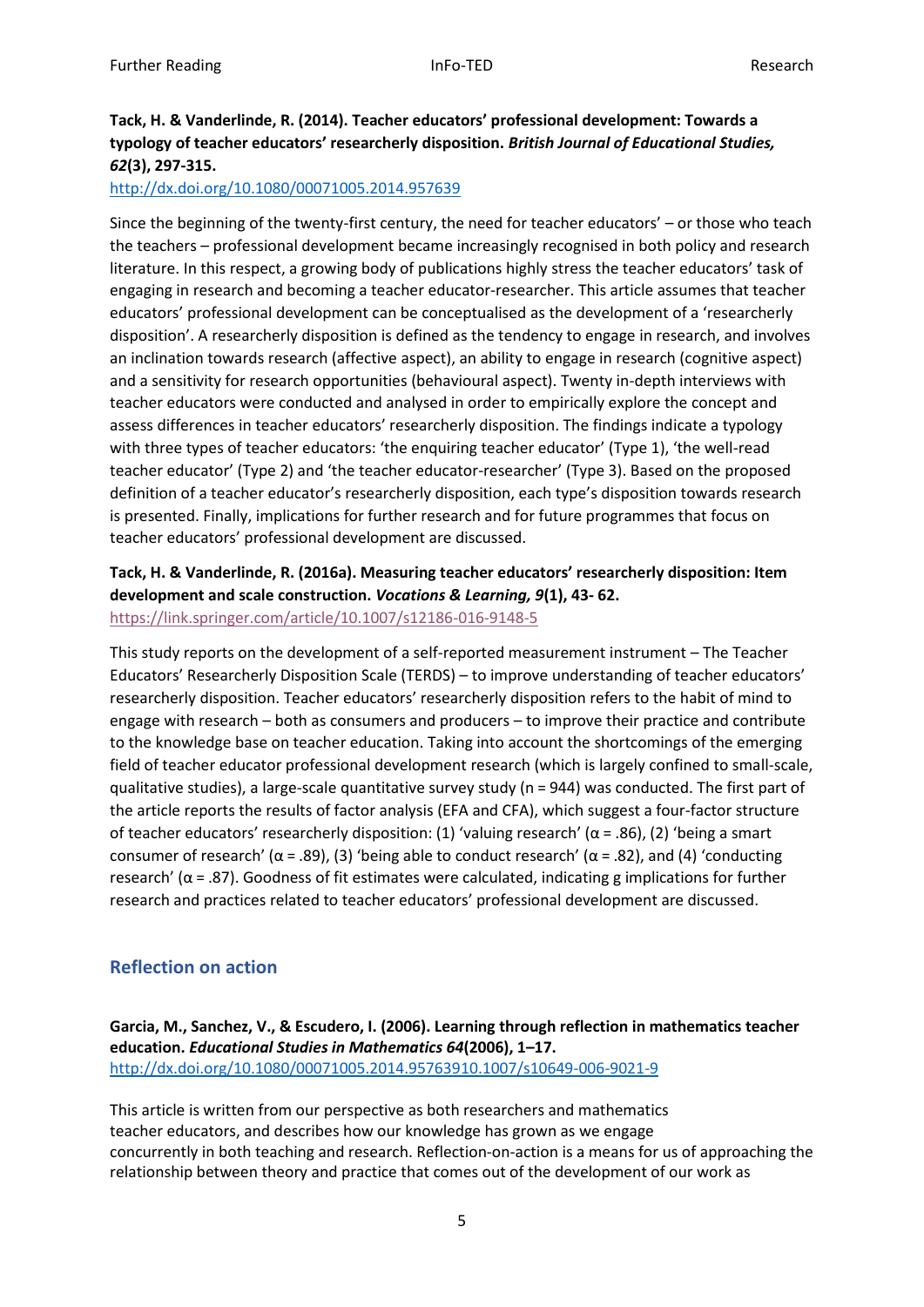researchers and mathematics teacher educators. The article presents the different steps we have identified in the relationship between theory and practice during our professional development. In the discussion, we examine the whole sequence of steps showing what we have learnt. Afterwards, we use the sequence of activity of the reflective process as a framework in which we can operate and reflect about our own development.

*Keywords: community of learning, mathematics teacher educator learning, reflection on action, relationship between theory and practice, situated learning in a mathematical context*

## <span id="page-5-0"></span>**Selfstudy**

**Bashiruddin, A. (2006). A Pakistani Teacher Educator's SelfStudy of Teaching Self-Study Research.**  *Studying Teacher Education, 2***(2), 201-212.** 

<http://dx.doi.org/10.1080/00071005.2014.95763910.1080/17425960600983221>

This paper describes a teacher educator's self-study of work with her M.Ed. students at a private international university in Pakistan. This systematic inquiry highlights changes and improvements in teaching drawn from experiences of practice based on autobiographies. Analysis shows that improvement in teaching came from the author's learning through self-study. Analysis also reveals implications for teacher educators and teacher education in general.

**Brandenburg, R. (2008).** *Powerful Pedagogy. Self-Study of a Teacher Educator's Practice***. Self-Study of Teaching and Teacher Education Practices. Volume 6. Dordrecht: Springer. 208 pp. (book**) [https://epdf.pub/powerful-pedagogy-self-study-of-a-teacher-educators-practice-self-study-of](https://epdf.pub/powerful-pedagogy-self-study-of-a-teacher-educators-practice-self-study-of-teach.html)[teach.html](https://epdf.pub/powerful-pedagogy-self-study-of-a-teacher-educators-practice-self-study-of-teach.html)

#### *Part I Researching Teaching in Teacher Education*

1 A New Professionalism Introduction 2 Understanding the Underbelly: Making Sense of Theory 3 Self-Study of Practice - Introduction - Self in Self-Study 4 Designing my Self-Study Research *Part II Learners Learning*

5 Learning about Refl ection in Teaching - Assumption One: The Integration of Multiple Refl ective Practices Will Challenge Learners to Refl ect Critically on Their Learning 6 Roundtable Refl ection 7 Understanding the Unsaid: Deconstructing Silence and Reconstructing Self 8 Developing our Authority of Experience: Pre-service Teachers and Teacher Educator as Co-learners *Part III Powerful Pedagogy* 

9 Learning Through Self-Study 10 From Personal Pedagogy to the Broader Teacher

**Fletcher, T. (2016) Developing principles of physical education teacher education practice through self-study.** *Physical Education and Sport Pedagogy, 21***(4), 347-365.**  <http://dx.doi.org/10.1080/17408989.2014.990370>

*Background*: The articulation of specific principles of teacher education practice allows teacher educators to make explicit the beliefs, values, and actions that shape their practice. Engaging in processes to articulate the principles that guide practice is beneficial not only for teacher educators and their colleagues but also for students. There are, however, few examples of principles that guide physical education teacher educators' practices. Self-study of teacher education practice (S-STEP) methodology offers one way of examining and articulating principles of practice. In this study, I make connections across several S-STEP research projects I have conducted individually and with colleagues, and share the principles that guide my practice with the physical education teacher education (PETE) community.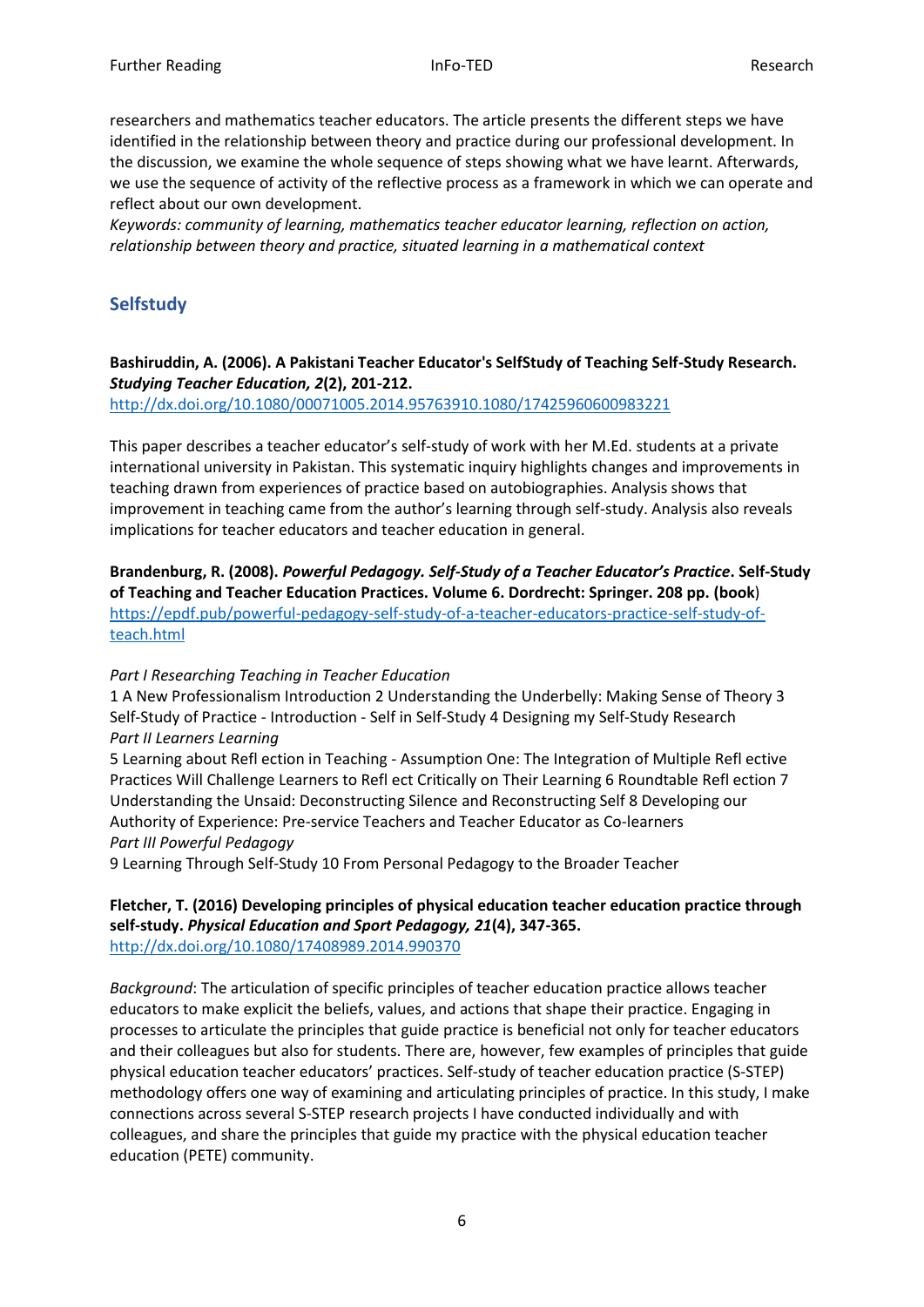*Purpose:* The purpose of this paper is to articulate my principles of practice using SSTEP. Specifically, I ask: (a) How can the articulation of my principles of practice reflect broad understandings of PETE? and (b) How can sharing principles of practice encourage debate and discussion amongst members of the PETE community? To what extent do the principles articulated have resonance for others? *Participants and data collection*: Six published self-studies as well as the raw data from those studies provided the data for this research. The raw data used in those studies consisted of self-generated data and data generated by others. Self-generated data consisted of written reflective journal entries gathered over five years and recorded audio conversations with two critical friends. Data generated by others consisted of semi-structured interviews conducted with two cohorts of pre-service teacher candidates: one consisting of 10 pre-service primary generalist teachers the other of 9 pre-service physical education specialists. Three interviews were conducted with each participant. Exit slips (informal evaluations) were also gathered from the specialist cohort.

*Data analysis*: First, elements of the previously conducted self-studies were synthesised to identify general themes and outcomes that represented principles of practice. Second, in several instances, the raw data were revisited to verify and contextualise quotes and excerpts, and consider the extent to which the data captured the principles that were being articulated.

*Findings*: Three central principles were identified that shape my understanding of a pedagogy of PETE: (a) building community is the foundation of practice, (b) not just modelling – explaining and reflecting upon modelling, and (c) identity matters. Identifying these principles has enabled me to better enact social constructivist approaches to learning, make explicit my personal and professional knowledge to myself, students, and colleagues; find meaning in my practice, and; begin sharing my partial understanding of practice with others in the teacher education community to generate debate and discussion.

*Conclusions*: Self-study encourages teacher educators to share their knowledge so that it may be discussed, challenged, and critiqued to further collective understandings of teacher education practice. In this spirit, these principles are not offered as an exhaustive list of all that guides PETE practice, but as suggestive of possibilities that might reflect shared understandings of teacher education and thus have the potential to influence policy.

*Keywords: pedagogy; identity; community; pre-service teachers; teacher educators; self-study*

#### **Garbett, D & Ovens, A. (Eds). (2018).** *Pushing boundaries and crossing borders: Self-study as a means for researching pedagogy***. Self-Study of Teacher Education Practices (S-STEP) community. ISBN: 978-0-473-44471-6.**

[www.castleconference.com](http://www.castleconference.com/) or

[https://www.dropbox.com/s/5cmsksjefea4xms/Pushing%20boundaries%20%26%20crossing%20bor](https://www.dropbox.com/s/5cmsksjefea4xms/Pushing%20boundaries%20%26%20crossing%20borders.pdf?dl=0) [ders.pdf?dl=0](https://www.dropbox.com/s/5cmsksjefea4xms/Pushing%20boundaries%20%26%20crossing%20borders.pdf?dl=0)

*Section one: Nurturing a passion for understanding teaching*

1 Crossing boundaries to challenge self-study methodology: Affordances and critiques - Shawn Michael Bullock and Megan Madigan Peercy

2 Self-Study, Action Research: Is that a boundary or border or what? - Julie L. Klein and Linda May Fitzgerald

3 Putting posthuman theory to work in collaborative self-study - Kathryn Strom, Tammy Mills, Linda Abrams and Charity Dacey

4 Not-so-secret stories: Reshaping the teacher education professional knowledge landscape through self-study - Amanda Berry and Rachel Forgasz

5 Jumping the Dragon Gate: Experience, contexts, career pathways and professional identity - Gayle Curtis, Michaelann Kelley, Donna Reid, Cheryl J. Craig, Peter T.Martindell and Mike Perez 6 Enacting ethical frameworks in self-study: Dancing on the line between student agency and institutional demands - Hafdís Guðjónsdóttir, Svanborg R. Jónsdóttir and Karen Rut Gísladóttir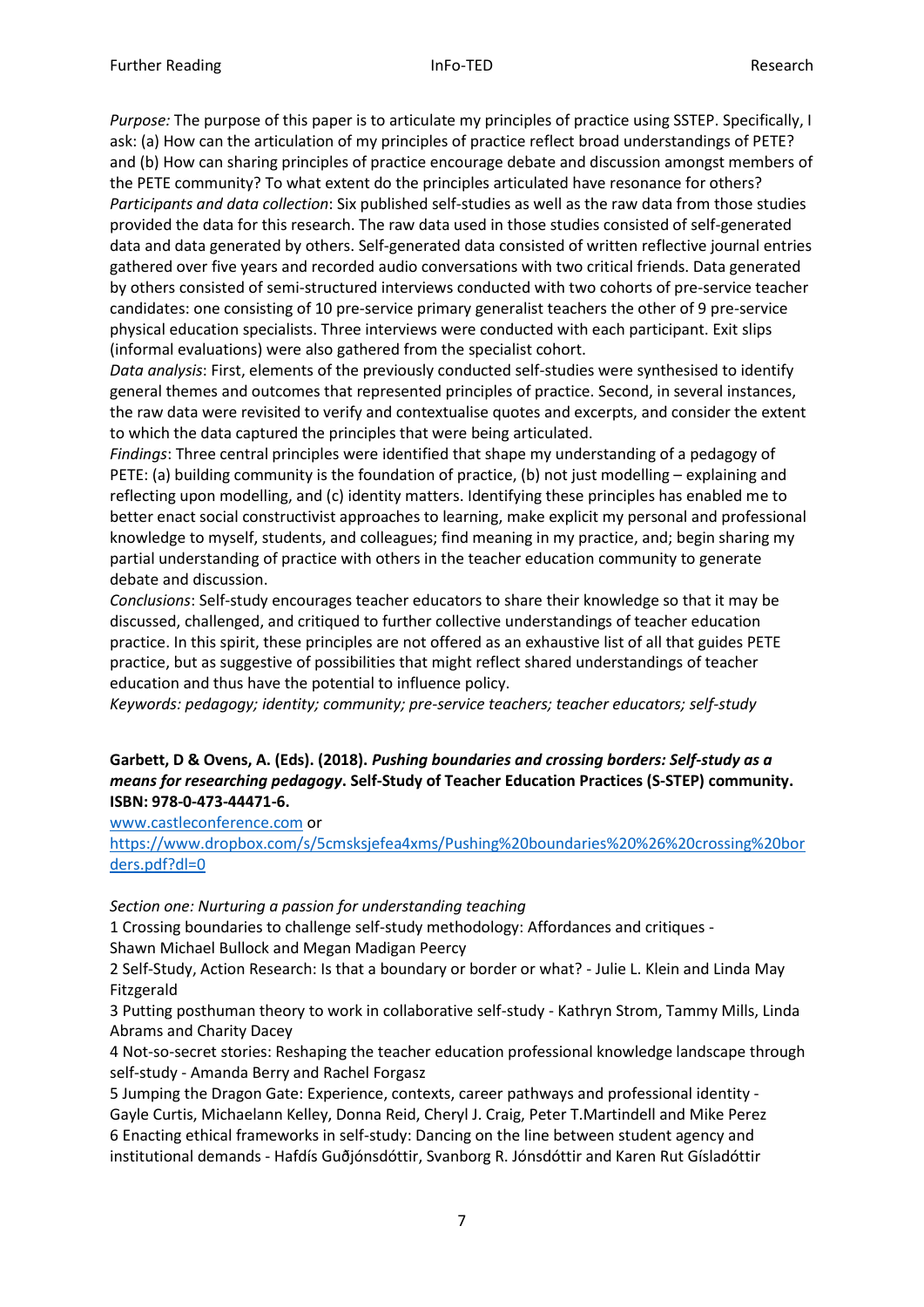7 "I have to understand self-study first before I can engage in it": Working through tensions in learning to do self-study - Megan Stump, Megan Madigan Peercy and Shawn M. Bullock 8 Walking a fine line: Teaching others about self-study while developing myself as a self-study researcher - Meredith Park Rogers, Erik Jacobson, Jared Allen, Rebecca Borowski and Ranu Roy

9 Unfolding the "mysterious truth" of emotional entanglements in supervising self-study research: A collective arts-informed self-study - Kathleen Pithouse-Morgan, Lungile Masinga, Thenjiwe Meyiwa, Inbanathan Naicker, Daisy Pillay and Linda van Laren

10 What drives a teacher educator to self-study? An exploration of personal, professional and programmatic influences - Melva R. Grant and Brandon M. Butler

11 Crossing borders and pushing boundaries: Positioning, emotions, and liminality in teacher education - Elizabeth Petroelje Stolle, Martin Malmström and Katarina Blennow

12 Understanding our identities as teacher educators in an era of deprofessionalization - Cheryl A. Franklin Torrez and Laura Haniford

13 Crossing from the personal to the professional and back: Using 5Rhythms dance meditation to explore our teacher education practices - Monica Taylor and Rachel Forgasz

14 Teacher education as good work: A collaborative self-study using aesthetic education - Andrea J. Sator, Shawn M. Bullock and Allan MacKinnon

15 Self-study of a teacher's practices of and experience with emotion regulation - Lauren Paravato Taylor and Melissa Newberry

16 Positive psychology and the nurse role as educator: A collaborative selfstudy - Kasey H. Jordan and Nina Myer

17 What makes a critical friend?: Our journey in understanding this complicated term - Elizabeth Petroelje Stolle, Charlotte Frambaugh-Kritzer, Anne Freese and Anders Perrson 18 Co-conspirators and critical friends: Mentorship and collegiality in the social and professional worlds of academia - Andrew L. Hostetler, Todd S. Hawley, Adam Jordan, Michael Levicky and Geoffrey E. Mills

19 Bridging theory and practice: Exploring the boundaries of critical pedagogy through group selfstudy - Jane McIntosh Cooper, Christine E. Beaudry, Leslie M. Gauna and Gayle A. Curtis

20 Considering the relational in online courses - M. Shaun Murphy and Stefinee Pinnegar 21 Using self-study of teacher education practice methodology to navigate e-learning course development - Ramona Maile Cutri and Erin Feinauer Whiting

22 Collage making as a visual inquiry process for supporting practicing teachers' understandings about literacies - Mary F. Rice and Ashley K. Dallacqua

23 Inventing a poetic bricolage: Co-learning about the why of facilitating and enacting transdisciplinary self-study - Kathleen Pithouse-Morgan and Anastasia P. Samaras

24 Blending the professional and personal to cultivate authenticity in teacher education through contemplative pedagogy and practices - Jane E. Dalton and Elizabeth Hope Dorman *Section two: Social justice, diversity and voices*

25 Pushing the policy boundaries: Special education and more general education working together through self-study - Renee Clift and Carl Liaupsin

26 Willing to walk in the storm: A self-study of a multicultural team searching for a multicultural pedagogy - Bobbie Turniansky, Smadar Tuval & Dina Friling

27 Using self-study to push binary boundaries and borders: Exploring gender and sexuality in teacher education - Monica Taylor, Chedia Ayari, Roger Kintish, Necole Jedick, Justin Lemley, Kelly Lormand, Jayne Tanis and Laura Weinstein

28 Crossing from university course to school and back: A self-study of two teacher educators in contexts of integrated learning - Tim Hopper and Kathy Sanford

29 Developing a STEAM curriculum of place for teacher candidates: Integrating environmental field studies and Indigenous knowledge systems - Kevin O'Connor and Gladys Sterenberg

30 Trapped in the needs paradigm - Edda Óskarsdóttir, Hafdís Guðjónsdóttir and Deborah Tidwell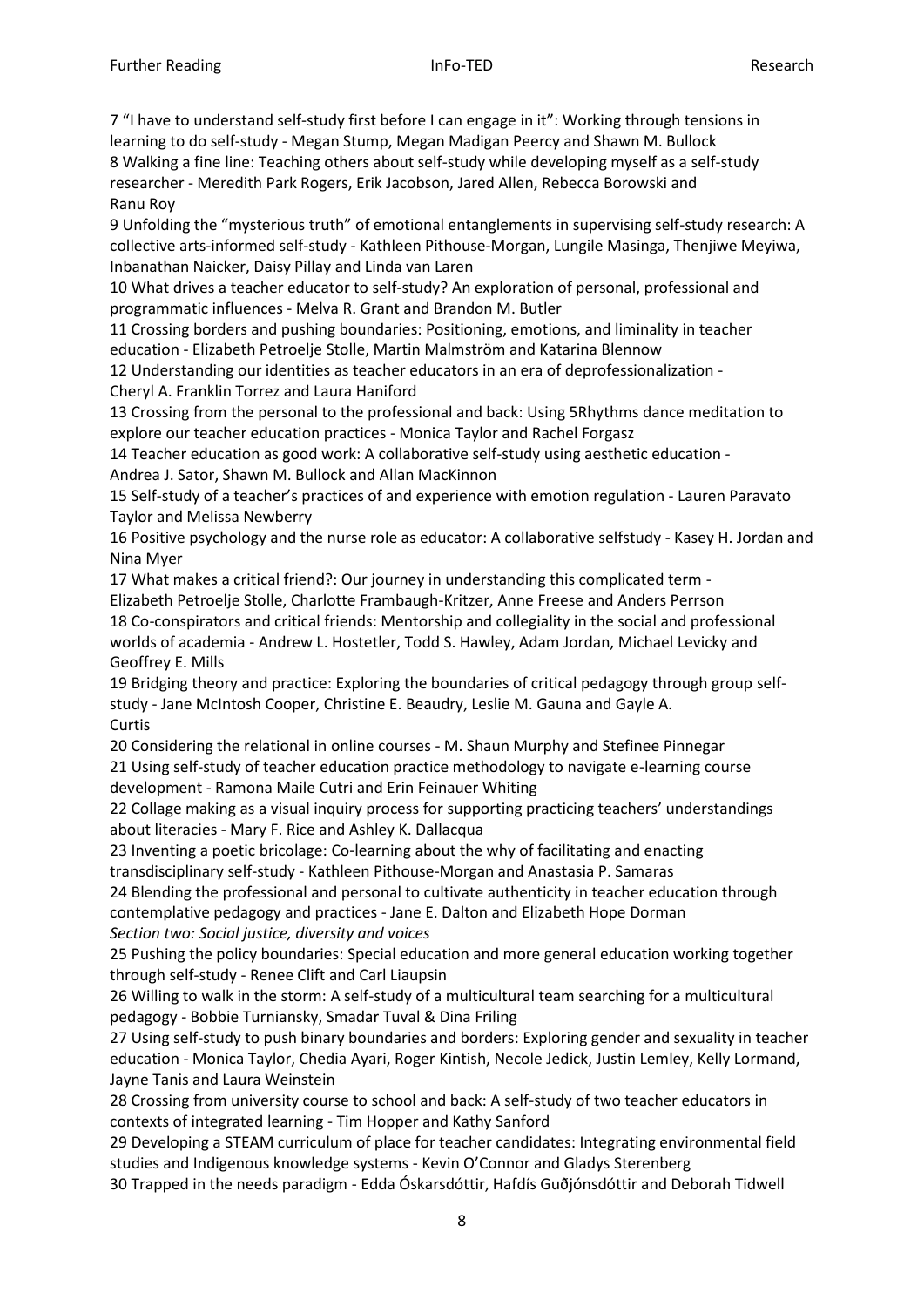31 Professional identities and pedagogical practices: A self-study on the "becomings" of a teacher educator and teachers - Adrian D. Martin

32 Understanding the origins of our pedagogies of teacher education: Crossing borders through "tricky cases" - Cécile Sabatier and Shawn Michael Bullock

33 S-STEP methodology to study teaching graduate students - Georgann Cope Watson

34 The professor abroad: Crossing the pedagogical border - Melanie Shoffner

35 Why does this distress me? A teacher educator's response to and reflections on pre-service teachers' classroom behaviours - Eunice Nyamupangedengu and Constance Khupe

36 Making the familiar strange: Crossing disciplinary borders to foster selfstudy and critical reflexivity - Brittany Aronson, Katherine E. Batchelor, Rachel Radina, Ganiva Reyes and Genesis Ross

37 Struggling to let our selves live and thrive: Three women's collaborative self-study on leadership - Alicia Crowe, Christina Collins and Brenda Harper

38 Critical friends as co-authors: Pushing boundaries and crossing borders together - Elsie L. Olan and Christi Edge

39 "The Girl Who Lived": Exploring the liminal spaces of self-study research with textual critical partners - M'Balia Thomas

40 Letting go: Looking back to move forward by crafting a listening space to examine effective teaching and student learning - Laura C. Haniford and Kersti Tyson

41 Pushing my boundaries: Understanding, implementing and becoming a teacher educator of culturally responsive practices - Catherine R. Gaynor

42 Examining attitudes and beliefs about public education through coautobiographical self-study - Laurie A. Ramirez and Valerie A. Allison

43 Chasing two rabbits: Using self-study to help grapple with the process and product of teacher education during an international education project - Brian P. Hurley and Daryl Dugas *Section three: Developing local knowledge*

44 Presenter and audience: The two selves who go public in self-study research - Rachel Forgasz and John Loughran

45 Critical incidents: Problems of practice AND celebrations of practice - Shelly Sheats Harkness, Signe Kastberg and Andrea McCloskey

46 It's a balancing act: A self-study of teacher educators' feedback practices and the underlying tensions - Sherry Dismuke, Esther A. Enright and Julianne A. Wenner

47 Becoming inquirers: A self-study into developing understandings of building researcher participant relationships - Eliza Pinnegar and Emma Quiles-Fernández

48 Building questioning as a relational practice through self-study - Signe E. Kastberg, Alyson E. Lischka and Susan L. Hillman

49 Framing learning through self-study: The search for pedagogical equilibrium - Jennifer Mansfield and John Loughran

50 Student and teacher: An interdisciplinary collaborative self-study intersecting physics and teacher education - Valerie A. Allison and Samya B. Zain

51 Co-teaching as pedagogy: Negotiating pedagogical spaces in university classrooms - Judy Williams, Zane Ma Rhea and Fiona Barrie

52 Does the practicum supervisor know her pedagogy?: Insights gained through critical friendship - Andrea K. Martin and Tom Russell

53 Shedding light on our practices: Four assumption hunters on a quest - Dawn Garbett, Robyn Brandenburg, Lynn Thomas and Alan Ovens

54 At the top of every syllabus: Examining and becoming (critical) reflective practitioners - Rebecca Buchanan and Margaret Clark

55 Unfolding unplanned teachable moments - Carmen Peters, Janneke Geursen and Mieke Lunenberg

56 Self-coding: A means for crossing the border from reflective educator to early researcher - Lesley Nora Siegel and Kristina Marie Valtierra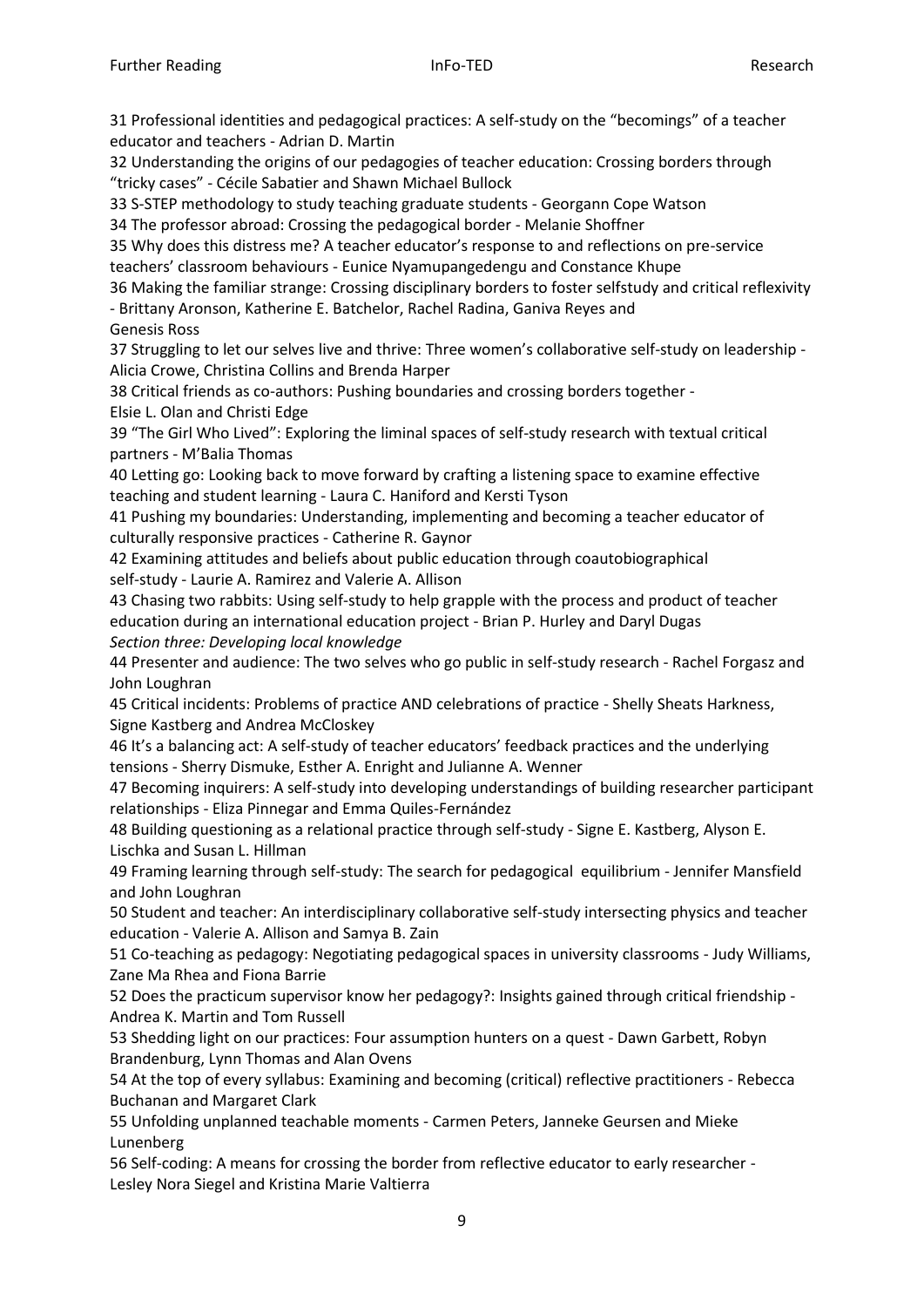57 Reflection: From intuitive to intentional - Janell Cleland and Joseph C. Senese

58 The enduring characteristics of teacher identity: Narratives from teacher leavers - Stefinee Pinnegar, Celina Dulude Lay, Anna Bromley Andrews and Lana Robison Bailey

59 Exploring the collaborative in a collective self-study - Nicola Carse, Paul McMillan, Mike Jess, Jan McIntyre and Tim Fletcher

60 Using a pedagogy of knowledge integration to introduce self-study to groups of teacher educators - Rodrigo Fuentealba, Carolina Hirmas and Tom Russell

61 Second language immersion: A self-study to bridge personal learning and professional development - Laura B. Turchi

62 Learning a language to promote critical reflection: A self-study - Dawn Garbett, Alan Ovens and Lynn Thomas

**Hordvik, M. (2018).** *Developing as a teacher educator. Using self-study of teacher education practices as a pedagogy for professional development: A rhizomatic consideration.* **Dissertation. Oslo: Norwegian school of sport sciences.**

<https://nih.brage.unit.no/nih-xmlui/handle/11250/2498556>

**Kelchtermans, G. (2013). Zeg niet: 'Zelfstudie', maar:'LOEP-benadering, Lerarenopleiders Onderzoeken hun Eigen Praktijk' . Discussiebijdrage.** *Tijdschrift voor Lerarenopleiders, 34***(2), 45- 48.**

[http://www.lerarenopleider.nl/velon/ledensite/files/2013/06/34\\_2\\_5Kelchtermans.pdf](http://www.lerarenopleider.nl/velon/ledensite/files/2013/06/34_2_5Kelchtermans.pdf)

Sedert het begin van de jaren '90 heeft de zogenaamde Self-Study of Teacher Education Practices (S-STEP) internationaal veel weerklank gevonden in het onderzoek over de lerarenopleiding. De voorbije jaren heeft 'self-study' ook in het Nederlandse taalgebied opgeld gemaakt. In deze discussiebijdrage wil ik een lans breken om in het Nederlands 'self-study' niet te vertalen als 'zelfstudie' (of 'zelfonderzoek'), maar wel te spreken over de 'LOEP-benadering' (zie Kelchtermans & Vanassche, 2010; Kelchtermans, Vanassche & Deketelaere, 2013). Mijn motieven voor deze discussiebijdrage zijn zeker niet van taalpuristische aard of ingegeven door een neiging tot Vlaams-Nederlandse taalstrijd. Maar de juiste woordkeuze bij vertaling doet ertoe. Een adequate vertaling is essentieel voor een adequaat begrip en –uiteindelijk- voor een adequaat gebruik. Daar is het me om te doen.

Ik maak eerst duidelijk dat onzuivere vertalingen foutieve betekenisassociaties kunnen oproepen die tot misverstanden leiden. Nog problematischer echter is dat door die termen de inhoud van de boodschap verschuift, waardoor de klemtoon ten onrechte komt te liggen op de persoon van de opleider. Hoe belangrijk die persoon ook is, uiteindelijk gaat het in 'self-study' niet over hem of haar, maar om zijn of haar praktijk als lerarenopleider. En dat is precies wat we vermijden door te spreken over de LOEP-benadering, Lerarenopleiders Onderzoeken hun Eigen Praktijk.

## **Mena, J. & Russell, T. (2017). Collaboration, Multiple Methods, Trustworthiness: Issues Arising from the 2014 International Conference on Self-study of Teacher Education Practices.** *Studying Teacher Education, 13***(1), 105-122**

<https://doi.org/10.1080/17425964.2017.1287694>

This article reviews 65 studies presented at the 10th international self-study of teacher education practices conference in 2014 to determine whether emerging self-study research incorporates the five major characteristics of self-study: self-initiated inquiry that is situated and improvement-aimed; undertaken collaboratively; uses multiple research methods; and demonstrates trustworthiness. We present an analysis of 63 empirical studies with reference to the five major characteristics and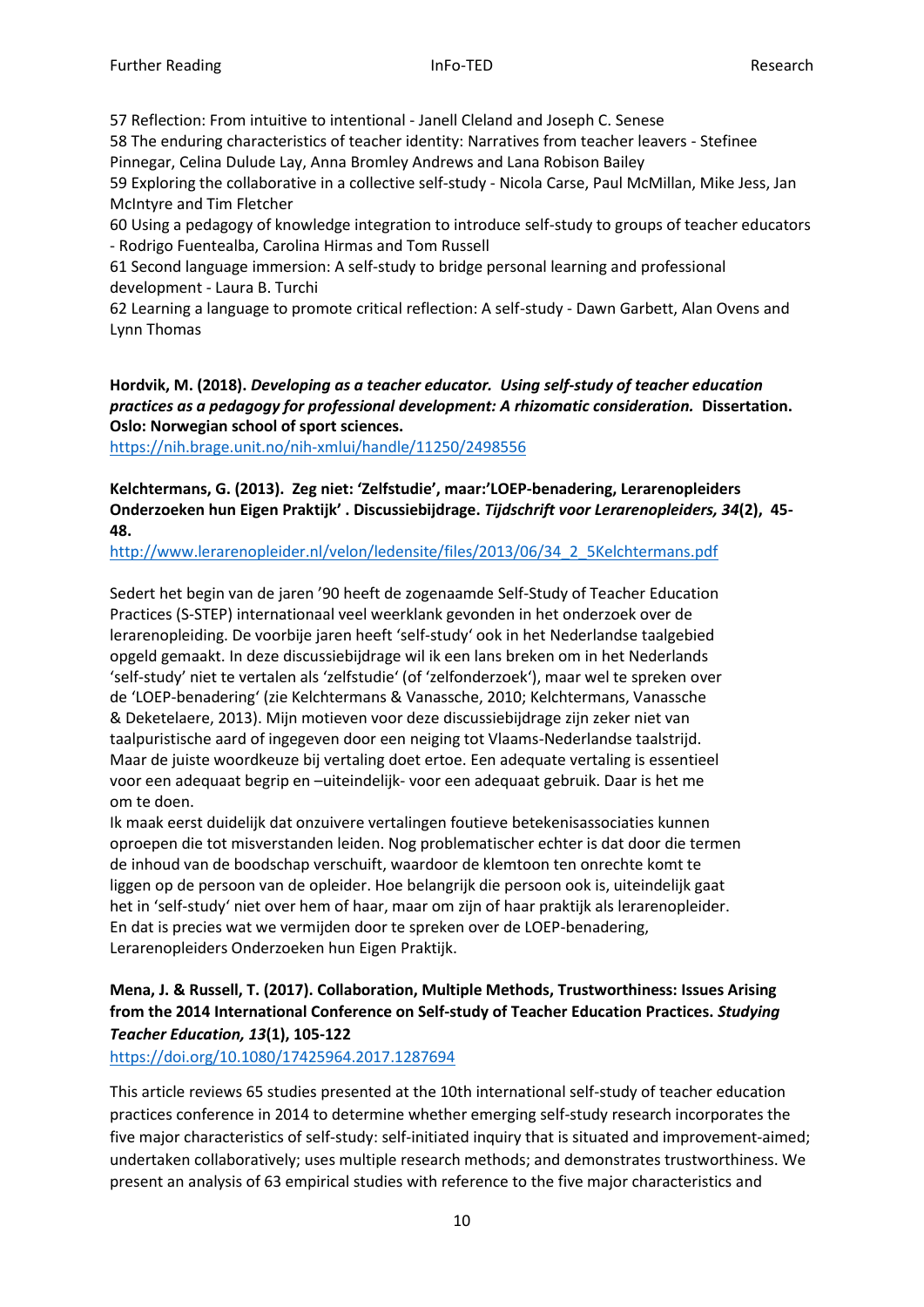several additional criteria. Our analysis indicates that most of the self-studies reported at the conference were conducted within the context of faculty teaching programs with case analysis as the predominant approach; also, most were carried out collaboratively. Multiple research methods were preferred over single methods and the most frequent analysis was presented in the form of themes and topics. This review corroborates that empirical studies generally meet the major characteristics of self-study research, although not every self-study reviewed was conducted with a defined collaborative theoretical framework. Collaboration, use of multiple research methods, and trustworthiness emerged as three characteristics that were not always addressed adequately or carefully.

#### **Pithouse-Morgan, K. & Samaras, A.P. (eds.).** *Polyvocal Professional Learning through Self-study Research.* **Rotterdam/Boston/Taipei: Sense Publishers.**

1.The Power of "We" for Professional Learning - Kathleen Pithouse-Morgan and Anastasia P. Samaras 2. Work Gloves and a Green Sea Turtle: Collaborating in a Dialogic Process of Professional Learning - David P. Evans, Heipua Ka'ōpua and Anne Reilley Freese

3. A Dialogue on Supporting Self-Study Research in the Context of Dutch Teacher Education - Amanda Berry, Janneke Geursen and Mieke Lunenberg

4. Confronting the Hearing Teacher in Deaf Education: Critical Friends in Self-Study - Karen Rut Gísladóttir and Hafdís Guðjónsdóttir

5. Jackie and Me, Jackie and Us: Productive Entanglements and Learning Conversations in the Supervision Process - Claudia Mitchell and Fatima S. Khan

6. A Technology-Enhanced Self-Study of Reversible Mentorship in a Modern Language Programme - Cristina M. Hernández Gil De Lamadrid and Esperanza Román Mendoza

7. Duality in Practice and Mentorship of an English Learner Instructional Coach - Delia E. Racines and Anastasia P. Samaras

8. Creating a Culture of Inquiry in Music Teacher Education: Collaborative Self-Study Approaches in Music - Ann Marie Stanley and Colleen M. Conway

9. Learning about Co-Flexivity in a Transdisciplinary Self-Study Research Supervision Community - Kathleen Pithouse-Morgan, Nithi Muthukrishna, Daisy Pillay, Linda Van Laren, Theresa Chisanga, Thenjiwe Meyiwa, Relebohile Moletsane, Inbanathan Naicker, Lorraine Singh and Jean Stuart

10. Multiple Narrators: Using Double Voice Poems to Examine Writing Personas - Arvinder Kaur Johri 11. Interweavings, Interfaces and Intersections: A Co/Autoethnographic Self-Study - Delysia Norelle Timm and Joan Lucy Conolly

12. Integrating First, Second and Third Person Research to Lead the Creation of a Learning Organisation: A Self-Study Dialogue between Doctoral Supervisor and Student - Joan Walton and Nigel Harrisson

13. Breathing Under Water: A Transcontinental Conversation about the "Why" of Co-Facilitating Transdisciplinary Self-Study Learning Communities - Anastasia P. Samaras, Kathleen Pithouse-Morgan, Theresa Chisanga, Joan Lucy Conolly, Lynne Scott Constantine, Thenjiwe Meyiwa, Lesley Smith and Delysia Norelle Timm

#### **Ritter, J.K., Lunenberg. M, Pithouse-Morgan, K., Samaras, A.P., & Vanassche, E. (Eds.) (2018).**  *Teaching, Learning, and Enacting of Self-Study Methodology. Unraveling a Complex Interplay.*  **Singapore: Spinger Nature.**

<https://www.springer.com/us/book/9789811081040>

Learning About Self-Study of Teacher Education Practices - John Loughran *Part I Teaching, Learning, and Enacting of Self-Study*

Methodology in the United States - Self-Study Research as a Source of Professional Development and Learning Within a School of Education - Jason Margolis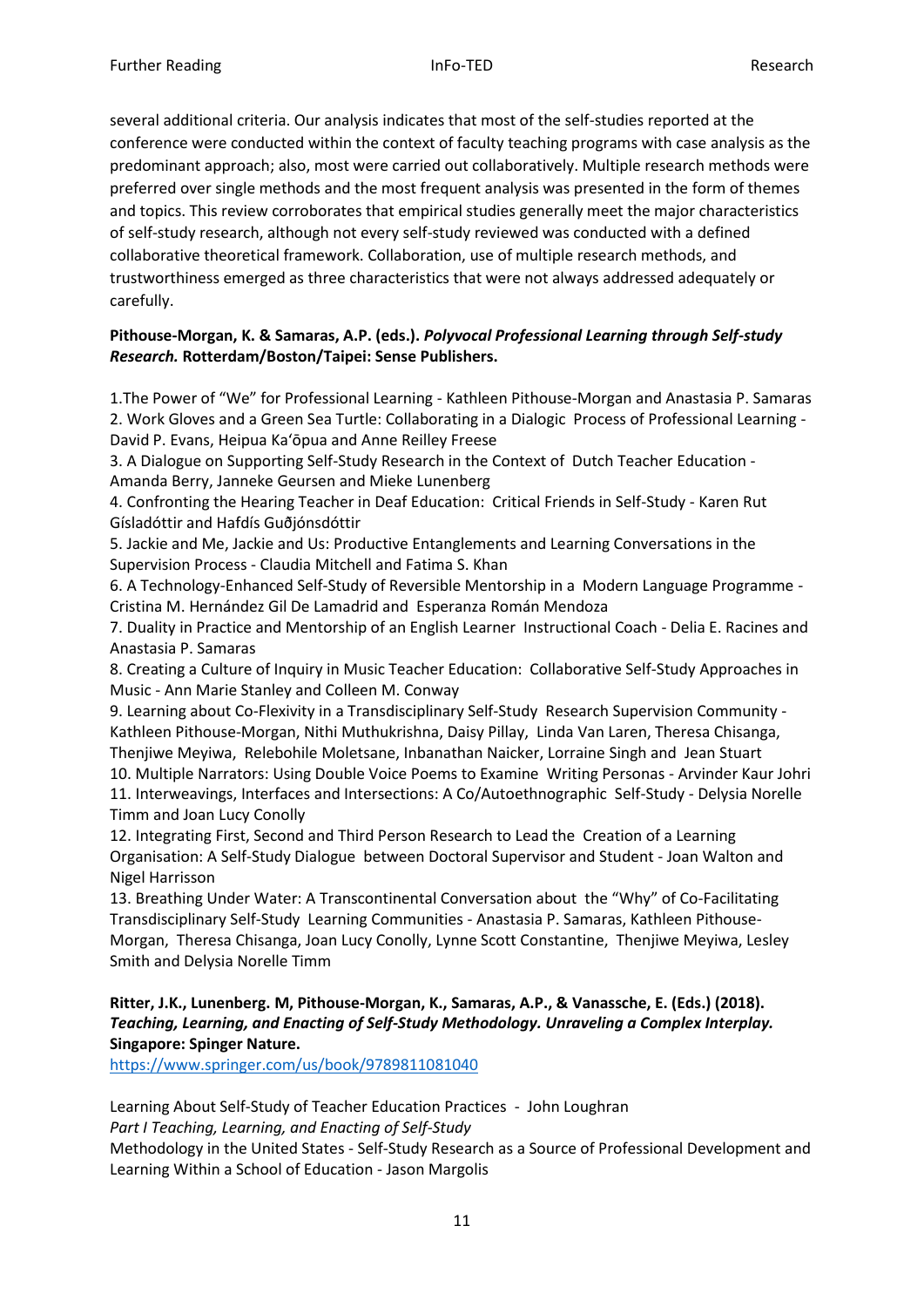On the Tension-Fraught Enterprise of Teaching Self-Study to Colleagues - Jason K. Ritter Identifying Tensions and Striving to Improve International Mathematics Teacher Educators' Practice Through Self-Study - Rachel A. Ayieko

"Self-Study" Is Not "Self:" Researching Lived Experience in Teacher Educator Development -Xia Chao Self-Study to Help Teachers Engage in Diversity - Laura Mahalingappa

Using S-STEP to Understand Faculty Roles in Establishing Teachers of Color -

Christoper Meidl

My Journey as a Teacher Educator - Carla K. Meyer

Begin with Yourself: Using Self-Study Methodology in the Process of Cultivating Mindfulness - Sandra Quiñones

Being Othered and Finding My Voice: Using Self-Study to Better Understand My Experiences as an Early Childhood Teacher Educator - Julia Ann Williams

Insight Gleaned from Our Participation in a Faculty Self-Study Learning Group - Jason K. Ritter, Rachel A. Ayieko, Xia Chao, Odeese Khalil, Laura Mahalingappa, Christopher J. Meidl, Carla K. Meyer, Sandra Quiñones, and Julia Ann Williams

*Part II Teaching, Learning, and Enacting of Self-Study*

Methodology in the Netherlands. Teaching and Learning Self-Study Research: Tracing the Map - Mieke Lunenberg

Saying "Yes" to the Adventure: Navigating a Collective Journey of Self-Study Research - Amanda Berry, Paul van den Bos, Janneke Geursen, and Mieke Lunenberg

Stimulating Student Growth Through Written Feedback: A Self-Study on Supporting Students' Research Projects - Jorien Radstake

Experiences of a School-Based Teacher Educator: A Vignette - Els Hagebeuk

The Researcher Inside Me: A Quest for Meaningful Research in a Shifting Academic Landscape - Ari de Heer, Martine van Rijswijk, and Hanneke Tuithof

Signposts, Profits, and Pitfalls in Teaching and Learning. Self-Study Research: A Conversation - Mieke Lunenberg, Amanda Berry, Paul van den Bos, Janneke Geursen,

Els Hagebeuk, Ari de Heer, Jorien Radstake, Martine van Rijswijk,

and Hanneke Tuithof

*Part III Teaching, Learning, and Enacting of Self-Study*

Methodology in Flanders (Belgium). Retelling and Reliving the Story: Teacher Educators Researching Their Own Practice in Flanders - Geert Kelchtermans, Eline Vanassche, and Ann Deketelaere The Role of the Teacher Educator During Supervisory Conferences -

Eline Vanassche, Ludovicus Beck, Ann Deketelaere, and Geert Kelchtermans

Teaching as a General Educationist in Physical Education - Eline Vanassche, Koen Kelchtermans, Ann Deketelaere, and Geert Kelchtermans

Internship Assignments as a Bridge Between Theory and Practice? - Eline Vanassche, Elien Peeters, Ann Deketelaere, and Geert Kelchtermans

Interlude: Towards a Better Understanding of Teacher Educators' Professional Development: Teacher Educators' Researcherly Disposition as a Promising Concept - Hanne Tack and Ruben Vanderlinde *Part IV Teaching, Learning, and Enacting of Self-Study*

Methodology in Polyvocal Professional Communities Self-Study Research in a Polyvocal Professional Community Design - Anastasia P. Samaras and Kathleen Pithouse-Morgan

"Standing in a Messy Sandpit": The Learning Side of Self-Study Research - Megan Madigan Peercy, Dalal Alkandil, Rebecca Caufman, Seth Hudson, Shante Lane, Alice E. Petillo, Eric Reeves, and Andrea Sonnier

**Vanassche, E., & Kelchtermans, G. (2015). The state of the art in Self-Study of Teacher Education Practices: A systematic literature review.** *Journal of Curriculum Studies, 47***(4), 508-528.**  <http://dx.doi.org/10.1080/00220272.2014.995712>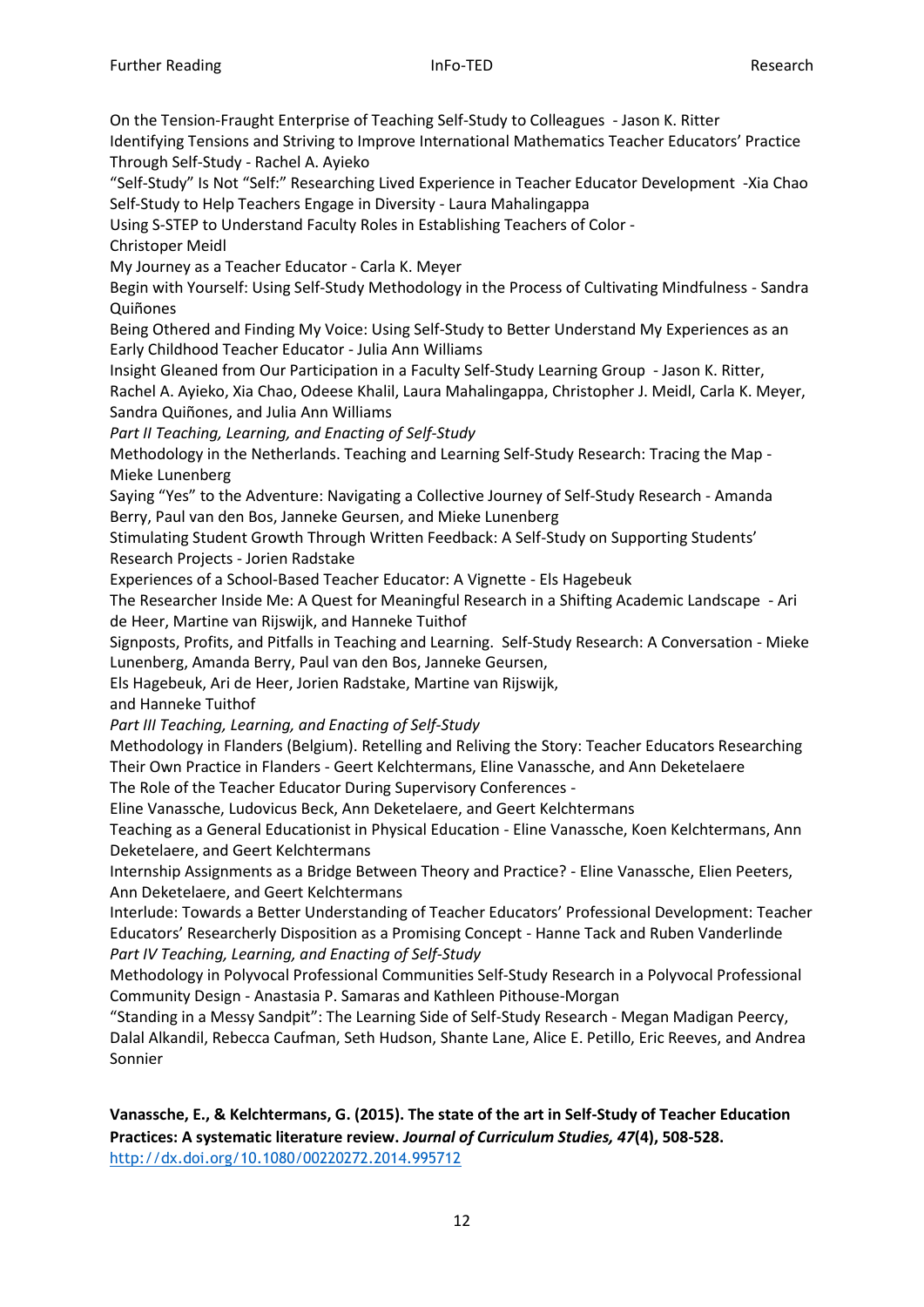This article reports on a systematic review of the Self-Study of Teacher Education Practices research literature published between 1990 and 2012. Self-study research refers to teacher educators researching their practice with the purpose of improving it, making explicit and validating their professional expertise and, at the same time, contributing to the knowledge base of teacher education. Reflecting our analysis, we defined self-study as a research approach in the field of teacher education which can be typified by the following characteristics: self-study research focuses on one's own practice; for this reason, it privileges the use of qualitative research methods; collaborative interactions play a central role in the research process; and its validation is based on trustworthiness. Furthermore, we identified two tensions inherent in the self-study work, on which researchers always and continuously need to position themselves for self-study inquiries to achieve its purposes: the tension between relevance and rigour on the one hand, and that of effectiveness and understanding on the other hand.

#### <span id="page-12-0"></span>**Becoming a teacher educator – researcher**

**Yuan, R.(E.) (2017).'This game is not easy to play': a narrative inquiry into a novice EFL teacher educator's research and publishing experiences***. Professional Development in Education, 43***(3), 474-491.** 

<http://dx.doi.org/10.1080/19415257.2016.1182936>

Drawing on the approach of narrative inquiry, this study looks into how a novice language teacher educator constructed and reconstructed his professional identities through his research and publishing practice in the higher education context in Hong Kong. The findings of the study show that the participant constantly tried to defend and develop his identity as a 'language teacher educatorresearcher', which was subjected to various contextual obstacles including the institutional policy, the 'publish-or-perish' culture and the potential bias against practice-oriented research and peripheral research contexts. This study contributes to our understanding of the challenges and complexities involved in novice teacher educators' identity construction. The study also offers some practical implications for both language teacher education and higher education on how to help teacher educators construct a solid and strong researcher identity to support their professional practice and development.

*Keywords: novice teacher educator identity; English as a foreign language context; research and publishing*

## **Koster, B., Kools, Q., & Lunenberg, M. (2016). Leren onderzoek doen in korte tijd: het kan!**  *Tijdschrift voor Lerarenopleiders, 37***(3), 55-60**

[http://www.lerarenopleider.nl/velon/ledensite/files/2016/09/37\\_3\\_06Koster\\_etal.pdf](http://www.lerarenopleider.nl/velon/ledensite/files/2016/09/37_3_06Koster_etal.pdf)

Onderzoek is ondertussen onlosmakelijk verbonden met het beroep van de lerarenopleider. In een module 'Onderzoek in de opleiding' die onderdeel is van een opleiding voor opleiders, maken lerarenopleiders kennis met het doen van onderzoek in en naar de eigen praktijk. De module helpt opleiders om vorm te geven zowel aan de rol van onderzoeker als aan de rol van begeleider van onderzoek door hen zelf te laten ervaren hoe ze een kleinschalig onderzoek kunnen uitvoeren. In dit artikel starten we met een beschrijving van de module 'Onderzoek in de opleiding' om een beeld te geven van de uitgangspunten en werkwijze. Verder geven we enkele voorbeelden van onderzoek van deelnemers om te laten zien hoe deze aanpak in de praktijk ingevuld wordt. Daarna gaan we in op de opbrengsten op basis van onze eigen ervaringen en de evaluatiegegevens van de deelnemers. Op grond daarvan komen we tot de conclusie dat de module succesvol is door drie samenhangende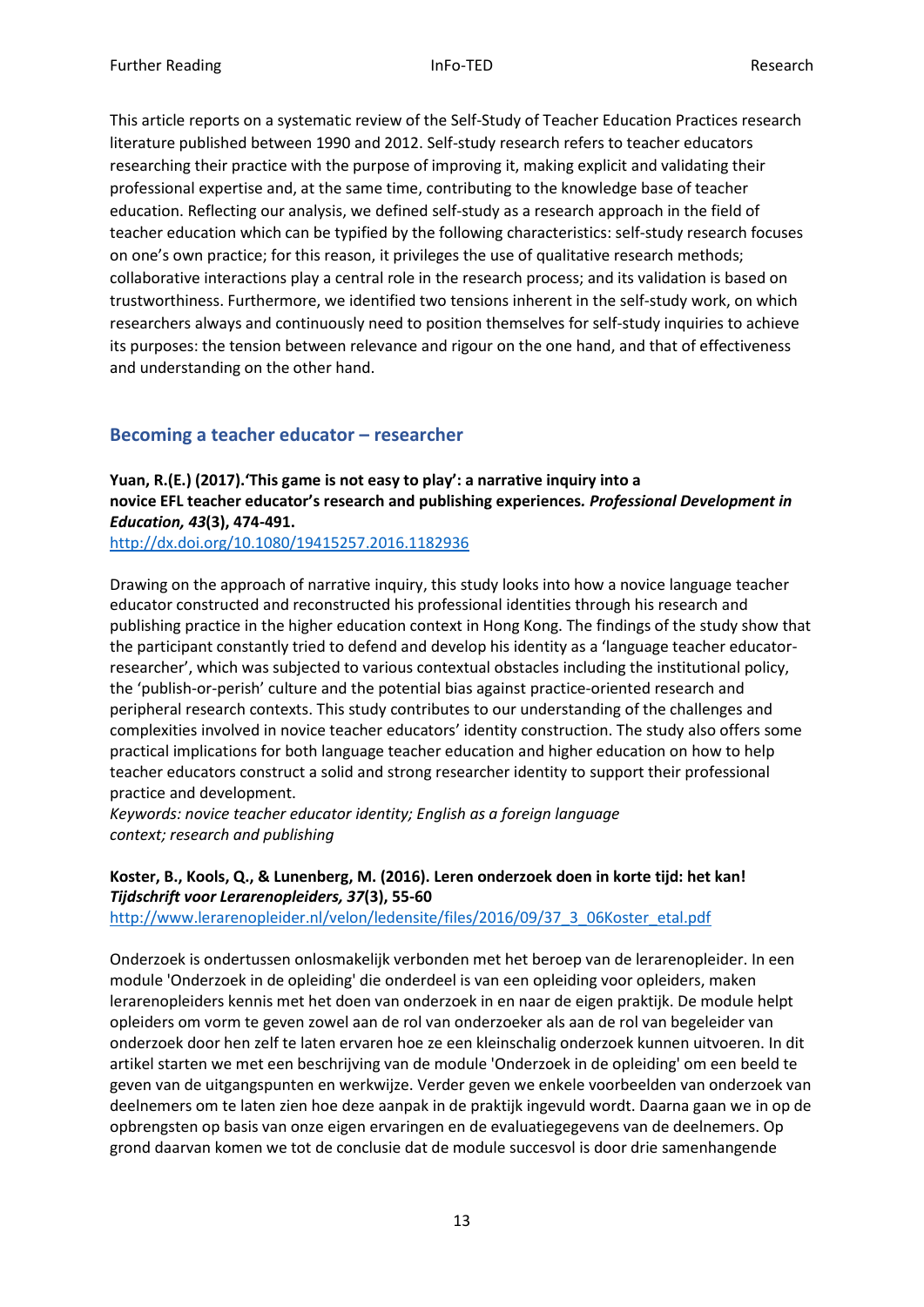redenen: 1) de korte doorlooptijd; 2) de focus op de eigen opleidingspraktijk en 3) het kleinschalige karakter van het onderzoek. En bovendien: onderzoek doen kun je leren in korte tijd!

**Pillen, M., Willemse, M., & Boei, F. (2018). Professionalisering van lerarenopleiders bij het doen en begeleiden van onderzoek. In: F. Boei, & M. Willemse (Eds).** *Onderzoek in de lerarenopleidingen. Kennisbasis Lerarenopleiders Katern 5.* **Eindhoven: VELON. pp. 165-178.**

<https://velon.nl/wp-content/uploads/2018/09/Kennisbasis-Katern-5.pdf>

De onderzoekende rol van lerarenopleiders in het hbo krijgt steeds meer aandacht. Dat heeft gevolgen voor het onderzoeksbeleid van lerarenopleidingen, maar ook voor de professionele ontwikkeling van lerarenopleiders die soms nog weinig ervaring hebben met het doen en begeleiden van onderzoek. Dit hoofdstuk gaat over de lering die we kunnen trekken uit verschillende onderzoeken over het ontwerpen en uitvoeren van professionaliseringsactiviteiten op het gebied van het doen en begeleiden van onderzoek.

# <span id="page-13-0"></span>**Developing as a teacher educator – researcher**

**Coniam, D. (2015). Using one's own professional activities to promote research and publishing.**  *European Journal of Teacher Education, 30***(3), 408-427.**  <http://dx.doi.org/10.1080/02619768.2014.983067>

This paper explores issues related to teacher educators publishing in journals. They do so for obvious reasons such as tenure, career advancement, personal satisfaction and university prestige. In order to offer an extra means of helping teacher educators achieve these publishing goals, the paper explores how using one's own professional experiences in a number of spheres may offer substantial opportunities for publishing. Using a Grounded Theory analysis, the author presents an analysis of his own publications. These are laid out in five categories in which his professional pursuits with teacher trainees have led to a considerable number of publications, 34 of which have appeared in international journals, 25 of them in international Grade A and B journals. The author calls for academics to examine their own practices, suggesting that there is much in one's own professional experiences that can be of worth to the international community.

## **Geerdink, G., Boei, F., Willemse, M., Kools, Q., & Vlokhoven, H. van (2016). Fostering teacher educators' professional development in research and in supervising student teachers' research.**  *Teachers and Teaching, 22***(8), 965-982.**

<http://dx.doi.org/10.1080/13540602.2016.1200544>

Most teacher educators who work at institutes for higher vocational education have faced a new role since the European Community aimed to upgrade the general quality of education. Research tasks have been added as a new important core business for institutes that used to be mainly focused on education. Teacher educators therefore have to become familiar with research knowledge and skills, and with the skills to supervise student teachers in conducting research. Professional development activities have been set up to prepare them for it. In this explorative study, we investigated the extent to which four different professional development activities within three Dutch institutes for teacher education contributed to the knowledge and skills needed for these new tasks. We gathered data by interviewing 12 teacher educators. In addition to some striking differences, we found corresponding positive experiences in all four activities. Exchanging experiences and discussing issues with colleagues was perceived to be the most outstanding part of each activity. This research has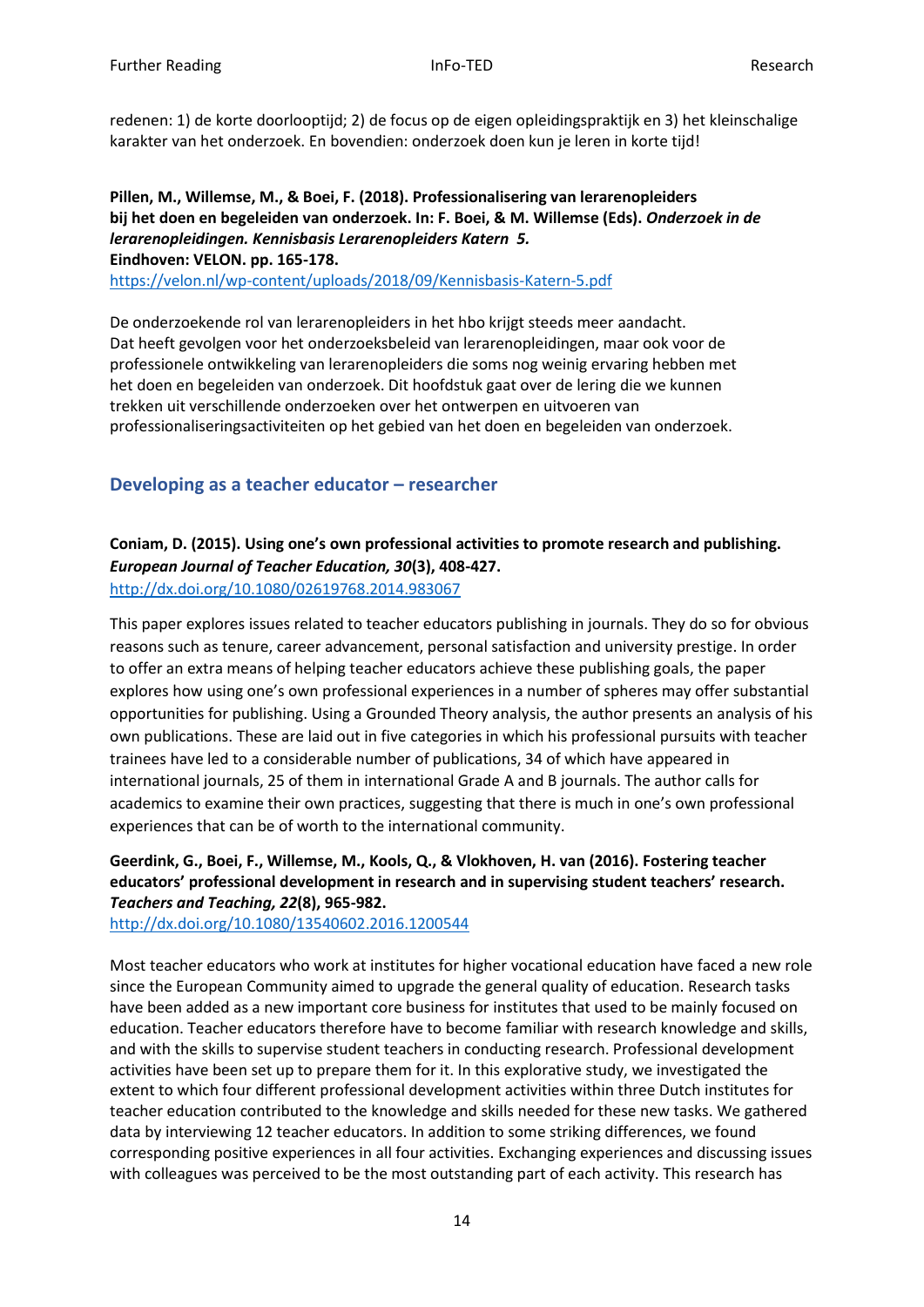yielded necessary insights into constructing professional development activities. It is clear that any professional development activity about research should be consistent with teacher educators' daily practices and concerns.

*Keywords: Teacher educators; professional development; practice-based research; research skills; supervising student teachers' research*

## **Griffiths, V., Thompson, S., & Hryniewicz, L. (2014). Landmarks in the professional and academic development of mid-career teacher educators.** *European Journal of Teacher Education, 37***(1), 74- 90.**

#### <http://dx.doi.org.vu-nl.idm.oclc.org/10.1080/02619768.2013.825241>

This paper focuses on the professional and academic development of mid-career teacher educators from two universities in England. The objectives of the study were to analyse and compare the career experiences of teacher educators; in particular, to identify stages of development, landmark events and contextual factors affecting professional learning and academic identities. In-depth biographical interviews were carried out with 12 teacher educators, together with living graphs of their career paths. Clear landmarks were identified in both contexts, with development in teaching seen as largely positive, while research development was much more varied. Teacher educators who were further on in their careers saw research development as transformative personally as well as academically. In analysing the findings within a sociocultural learning framework, the authors draw in particular on Swennen et al.'s model of teacher educators' sub-identities, Akerlind's categorisation of an academic identity and Eraut's contextual and learning factors.

## **Loughran, J. (2014). Professionally developing as a teacher educator.** *Journal of Teacher Education, 65***(4), 271-283.**

## <https://doi.org/10.1177/0022487114533386>

There is growing interest in the professional development of teacher educators as the demands, expectations, and requirements of teacher education increasingly come under scrutiny. The manner in which teacher educators learn to traverse their world of work in the development of their knowledge, skills, and ability is important. This article outlines some of the crucial shaping factors in that development, including the transition associated with becoming a teacher educator, the nature of teacher education itself, and the importance of researching teacher education practices. Through a careful analysis of these features, a framework for better understanding what it might mean to professionally develop as a teacher educator is proposed. The framework is designed to draw serious attention to the major aspects of teaching and learning about teaching that are central to shaping scholarship in teacher education and offer insights into the ways in which teacher educators' professional development might be better understood and interpreted.

## **Roberts, A., & Weston, K. (2014). Releasing the hidden academic? Learning from teachereducators' responses to a writing support programme.** *Professional Development in Education, 40***(5), 698-716.**

## <http://dx.doi.org/10.1080/19415257.2013.835277>

The Research Excellence Framework has led to increased scrutiny on the volume/quality of writing produced by academics within higher education institutions. This paper describes the initiation of a writing support programme for teacher educators in a new university and analyses its impact. A key finding has been that supporting staff to write is not simply a case of 'hurrying them along' but requires understanding of the particular barriers to writing for this group. We show how tailored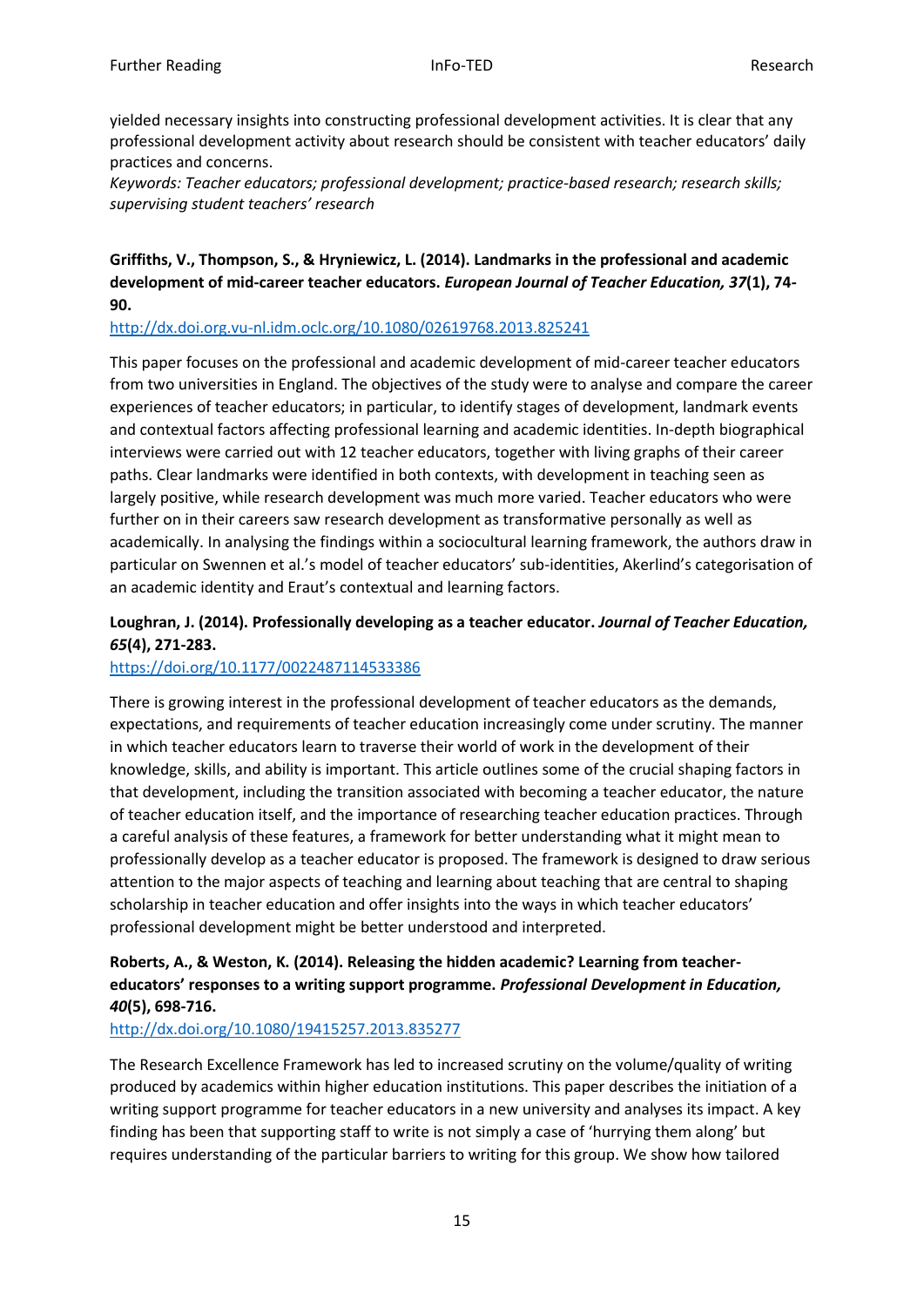interventions, with emphasis on professional development rather than the explicit demand for publications, may be a fruitful approach towards encouraging staff to write and publish.

## **Geerdink, G., Swennen, A. & Volman, M. (2015). Een onderzoek naar de professionele identiteit van hbo-lerarenopleiders die promoveren.** *Tijdschrift voor Lerarenopleiders 36***(2), 61-74.** [http://www.lerarenopleider.nl/velon/ledensite/files/2015/06/36\\_2\\_6GeerdinkSwennenVolman.pdf](http://www.lerarenopleider.nl/velon/ledensite/files/2015/06/36_2_6GeerdinkSwennenVolman.pdf)

Economische en maatschappelijke ontwikkelingen vragen om een kwaliteitsverbetering van het onderwijs en om dat te bewerkstelligen hebben lerarenopleidingen binnen de hogescholen een onderzoekstaak gekregen. Voor een succesvolle implementatie van de onderzoekstaak lijkt professionalisering van lerarenopleiders een belangrijke voorwaarde. Docenten worden aangemoedigd een hogere opleidingsgraad te halen door het volgen van een masteropleiding of door te promoveren. Vooral promoveren betekent een onderdompeling in de academische wereld die anders is dan de professionele wereld waarin leraren opgeleid worden. Lerarenopleiders die gaan promoveren overschrijden daarmee de traditionele grenzen tussen het hbo en de academische wereld. Hun onderdompeling in de academische wereld is ook van invloed op hun professionele identiteit. Dit artikel gaat over de professionele identiteit - en de daarop van invloed zijnde omstandigheden - van lerarenopleiders die het opleiden van leraren hebben gecombineerd met een promotieonderzoek. Bij het onderzoek zijn vijftien lerarenopleiders van pabo's en tweedegraads lerarenopleidingen in Nederland betrokken die in de afgelopen tien jaar zijn gepromoveerd. Onderzocht is hoe zij het werken aan hun promotieonderzoek hebben ervaren en wat dat betekent voor hun professionele identiteit. Uit de resultaten blijkt dat er voor de lerarenopleiders die zijn gepromoveerd veel is veranderd; zij zijn naar eigen beleving 'onderzoekende' en daardoor betere opleiders geworden. De lerarenopleiding waarin ze blijven werken, is echter (nog) niet mee veranderd. Het promotieonderzoek van een medewerker levert voor de praktijk bruikbare, relevante kennis en een hoger opgeleide medewerker waar de lerarenopleiding niet vanzelfsprekend gebruik van maakt.

#### **Wessum, L. van, Kools, Q., Boei, F., Willemse, M., & Katwijk, L. van (2018). Onderzoek naar professionaliseringsactiviteiten bij HBO-lerarenopleiders in het doen en begeleiden van praktijkonderzoek.** *Tijdschrift voor Lerarenopleiders, 39(***1), 53-64.**

[https://www.rug.nl/research/portal/publications/onderzoek-naar-professionaliseringsactiviteiten](https://www.rug.nl/research/portal/publications/onderzoek-naar-professionaliseringsactiviteiten-bij-hbolerarenopleiders-in-het-doen-en-begeleiden-van-praktijkonderzoek(96e470e6-46e6-41fa-b86a-ae9f83167411).html)[bij-hbolerarenopleiders-in-het-doen-en-begeleiden-van-praktijkonderzoek\(96e470e6-46e6-41fa](https://www.rug.nl/research/portal/publications/onderzoek-naar-professionaliseringsactiviteiten-bij-hbolerarenopleiders-in-het-doen-en-begeleiden-van-praktijkonderzoek(96e470e6-46e6-41fa-b86a-ae9f83167411).html)[b86a-ae9f83167411\).html](https://www.rug.nl/research/portal/publications/onderzoek-naar-professionaliseringsactiviteiten-bij-hbolerarenopleiders-in-het-doen-en-begeleiden-van-praktijkonderzoek(96e470e6-46e6-41fa-b86a-ae9f83167411).html)

Om lerarenopleiders te ondersteunen in het begeleiden van studentonderzoek en het zelf verrichten van onderzoek bieden lerarenopleidingen professionaliseringsactiviteiten aan. Er is echter nog weinig bekend over welke activiteiten lerarenopleiders vooral volgen, hoe ze deze activiteiten waarderen en wat de door hen gepercipieerde doelen zijn. In de hier beschreven studie hebben we aan 269 lerarenopleiders gevraagd welke professionaliseringsactiviteiten ze hebben gevolgd. Lerarenopleiders hebben vooral deelgenomen aan informele intervisie. De gepercipieerde doelen lijken vooral bij te dragen aan de ontwikkeling van menselijk en sociaal kapitaal. Door de professionaliseringsactiviteiten hebben lerarenopleiders ervaren hoe belangrijk het is om met collega's ervaringen uit te wisselen, te sparren en met en van elkaar te leren met betrekking tot het doen van onderzoek en het begeleiden van studenten bij hun onderzoek. Door de professionaliseringsactiviteiten komen ze tot onderlinge afstemming en hebben ze veel onderlinge steun ervaren. Het meest gewaardeerd zijn professionaliseringsactiviteiten waarbij het geleerde direct toepasbaar was in de praktijk, waarbij activerende werkvormen werden gebruikt en waarin lerarenopleiders samenwerkten met collega's.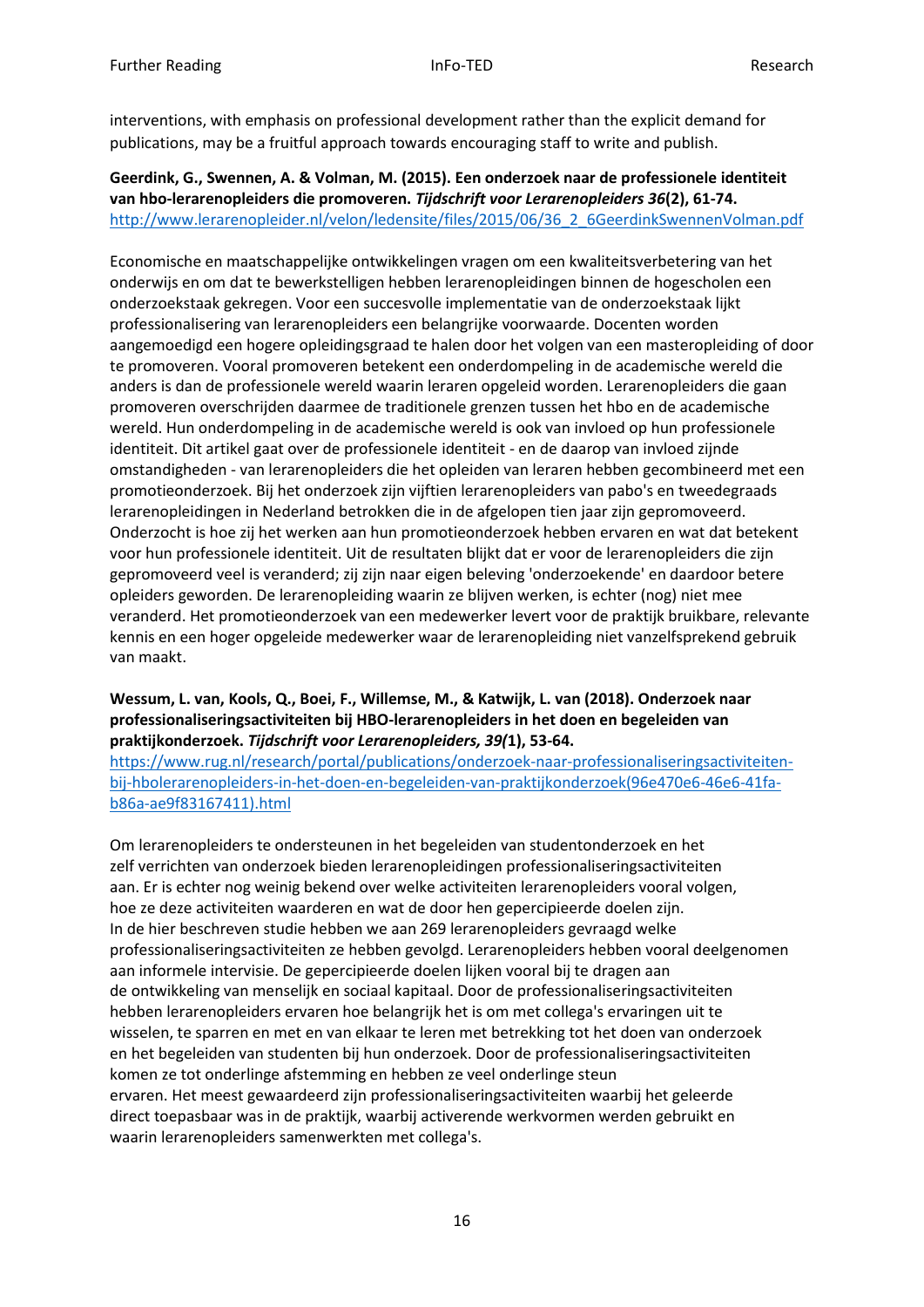## <span id="page-16-0"></span>**Stimulating researchly dispositions of students**

## **Meijer, M.J.. Kuijpers, M., Boei, F., Vrieling,E., & Geijsel, F. (2017). Professional development of teacher-educators towards transformative learning.** *Professional Development in Education, 43***(5), 819-840.**

#### <http://dx.doi.org/10.1080/19415257.2016.1254107>

This study explores the specific characteristics of teacher-educator professional development interventions that enhance their transformative learning towards stimulating the inquiry-based attitude of students. An educational design research method was followed. Firstly, in partnership with five experienced educators, a professional development programme was designed, tested and redesigned. Secondly, a qualitative multiple case study was conducted to examine the active ingredients of the designed interventions with regard to educators' changes in beliefs and behaviour. The study was carried out in four different educational settings in which 20 educators participated during nine months. Data sources included videos, questionnaires, interviews and written personal theories of practice. The analyses indicated that aligned self-study interventions on a personal, peer and group level guided by a trained facilitator supported the intended leaning.

## <span id="page-16-1"></span>**Research communities and networks**

**Davey, R., Ham, V., Gilmore, F., Haines, G., McGrath, A., Morrow, D., & Robinson, R. (2011). Privatization, Illumination, and Validation in Identity-Making within a Teacher Educator Research Collective.** *Studying Teacher Education, 7***(2), 187-199.** <https://doi.org/10.1080/17425964.2011.591180>

Much of the self-study of teacher education practices literature characterizes selfstudy as a collaborative activity involving various degrees of cooperation and interaction with others, both the others who are our students and the collegial others who assist us in our inquiries into our own professional practices. However, while many self-studies in teacher education mention using collaborative or team approaches, few seem to have made collaboration itself the key focus of empirical interest in the analysis and reporting of those studies. This paper reports a collective self-study by seven teacher educators at the University of Canterbury, New Zealand, that specifically analyzed the contribution made to their teacher education practices and self-understandings by the collaborative-collective process itself. We found that this collective approach to self-study research helped to maintain momentum and focus in our own self-inquiries through a strong sense of accountability to the group, insured greater trustworthiness to the study through multiple perspectives to the data collection and analysis, de-privatized, illuminated, validated, and challenged each other's practices and professional beliefs, and ultimately contributed to the development of a stronger sense of individual and community identity as teacher educators.

*Keywords: collaboration; community; professional identity*

**Draper, R.J., Adair, M., Broomhead, P., Gray, S., Grierson, S., Hendrickson, S., Jensen, A.P., Nokes, J.D., Shumway, S., Siebert, D., & Wright, G. (2011). Seeking renewal, finding community:**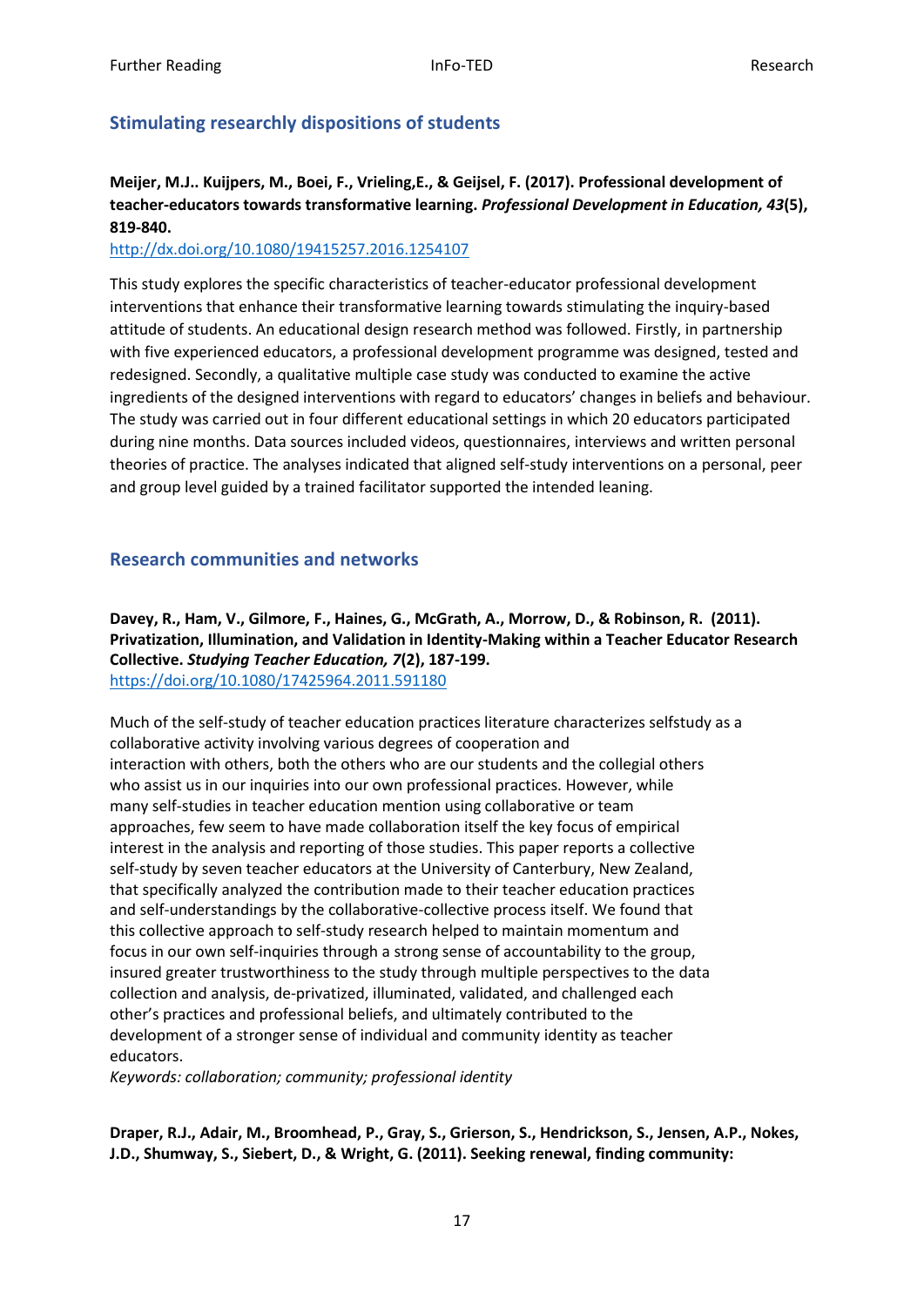#### **participatory action research in teacher education.** *Teacher Development, 15***(1), 1-18.**  <https://doi.org/10.1080/13664530.2011.555221>

This narrative study describes the experiences of a group of teacher educators as they worked together in a collaborative research activity investigating theories of literacy and the preparation of secondary teachers. The collaboration was organized around the precepts associated with participatory action research (PAR). After four years of collaboration, the narratives of the members of the group revealed (a) changes to the practices and identities of the participants, (b) how the group formed a community, and (c) the ways in which the institution supported the work of the group. Organizing collaborative activities around PAR holds promise to not only produce quality research, but to support the improvement of teacher preparation programs and the development of teacher educators. However, this work requires institutional support that fosters collaborative work without mandating either collaborations or outcomes.

*Keywords: participatory action research; narrative research; teacher education; literacy; collaboration; professional development*

**Fowler, Z., Stanley, G., Murray, J., Jones, M., & McNamara, O. (2013). Research capacitybuilding with new technologies within new communities of practice: reflections on the first year of the Teacher Education Research Network.** *Professional Development in Education, 39***(2), 222-239.**  <http://dx.doi.org/10.1080/19415257.2012.744769>

This article focuses on a virtual research environment (VRE) and how it facilitated the networking of teacher educators participating in an Economic and Social Research Councilfunded research capacitybuilding project. Using the theoretical lenses of situated learning and socio-cultural approaches to literacy, participants' ways of engaging with this technology are described, and the reasons why their existing technical expertise did not unproblematically transfer to the new technology are explored. We argue that three main factors affected the use of the VRE, and in particular its wiki tool: the individual's motivation to learn and to engage with (more) new technologies; the emerging dynamics of each research group as they developed shared working practices; and the institutional climates, which supported or discouraged the individuals' engagement with both the technology and a regional Teacher Education Research Network that used this technology. In conclusion, we suggest that successful engagement with new technologies in future academic communities of practice might well benefit from a shared commitment to agreed working practices across the group and the provision of brokerage and championing of the technology by key individuals who are in the position to inspire, motivate and support others.

#### **Makaiau, A.S., Leng,L., & Fukui, S. (2015). Journaling and Self-Study in an International Research Collective.** *Studying Teacher Education, 11***(1), 64-80.**  <https://doi.org/10.1080/17425964.2015.1013025>

Drawing from the theoretical foundations of reflective teaching, culturally responsive education, social constructivism, and self-study, this collaborative self-study investigates the role of an interactive online journal in an international research collective. Each from a different country, the authors came together through a common interest in the "philosophy for children Hawai'i" approach to education and designed an online platform for journaling together. The overall objectives of the study are to examine how interactive online journaling influences international collaboration, individual research interests and goals, and personal and professional development. To analyze their journal the authors use an applied self-study research methodology that is self-initiated, improvement-aimed, and communicative. The findings reveal how journaling can create an international commons, deepen inquiry in the research process, and foster a culturally responsive